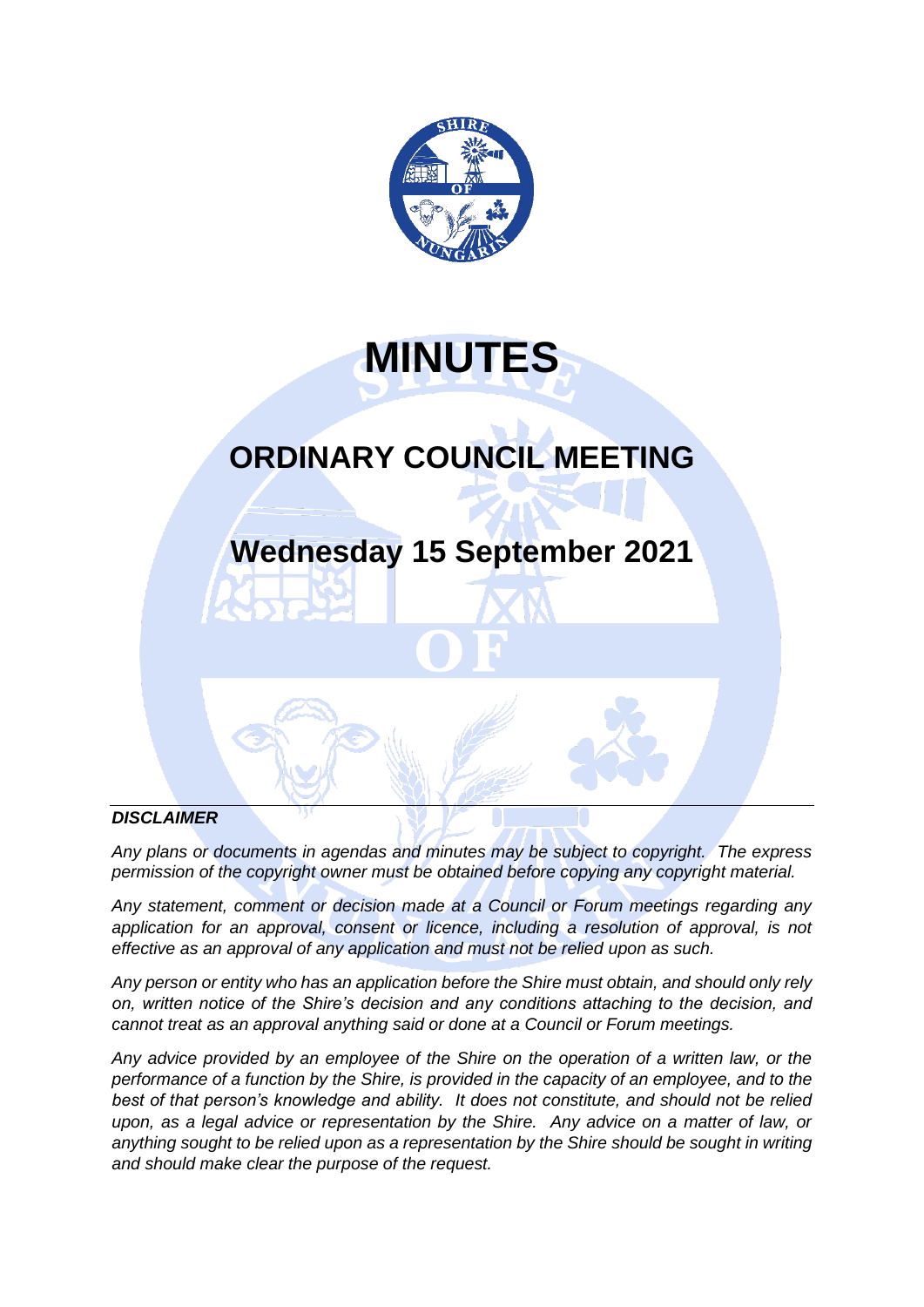# **TABLE OF CONTENTS**

| 1.               |      |                                                                  |  |
|------------------|------|------------------------------------------------------------------|--|
| 2.               |      |                                                                  |  |
|                  | 2.1  |                                                                  |  |
|                  | 2.2  |                                                                  |  |
|                  | 2.3  |                                                                  |  |
|                  |      |                                                                  |  |
|                  | 3.1  |                                                                  |  |
|                  | 3.2  |                                                                  |  |
|                  |      |                                                                  |  |
|                  | 4.1  | <b>RESPONSE TO PREVIOUS PUBLIC QUESTIONS TAKEN ON NOTICE 5</b>   |  |
|                  | 4.2  |                                                                  |  |
|                  |      |                                                                  |  |
|                  | 5.1  | FINANCIAL AND PROXIMITY INTEREST <b>MANUAL AND TENNISHIPS</b> 6  |  |
|                  | 5.2  | DISCLOSURES OF INTEREST THAT MAY CAUSE A CONFLICT                |  |
| 6.               |      | ANNOUNCEMENT BY THE PRESIDING MEMBER (WITHOUT DISCUSSION)  6     |  |
| $\overline{7}$ . |      | PREVIOUS COUNCIL MEETING MINUTES <b>AND ALL AND CONSTRUCTS</b> 6 |  |
|                  | 7.1  |                                                                  |  |
| 8.               |      |                                                                  |  |
|                  | 8.1  |                                                                  |  |
|                  |      | POLICY CAR A DILL 2007                                           |  |
|                  |      | 8.2 MANAGEMENT AND OPERATION OF NUNGARIN AQUATIC CENTRE.  12     |  |
|                  | 8.3  |                                                                  |  |
|                  |      | 8.4 USE OF SHIRE COMMON SEAL - DEED OF EXTENSION RELATING TO THE |  |
|                  |      |                                                                  |  |
|                  | 8.6  | LISTING OF PAYMENTS FOR THE MONTH OF AUGUST 2021                 |  |
|                  | 8.7  | MONTHLY STATEMENT OF FINANCIAL ACTIVITY FOR THE PERIOD           |  |
|                  |      |                                                                  |  |
|                  | 9.1  |                                                                  |  |
| 10 <sub>1</sub>  |      |                                                                  |  |
|                  | 10.1 | PROPOSED DISPOSAL OF ASSETS - UNIT A & B LOT 48 FIRST AVENUE 32  |  |
|                  |      |                                                                  |  |
| 11.              |      |                                                                  |  |
|                  |      |                                                                  |  |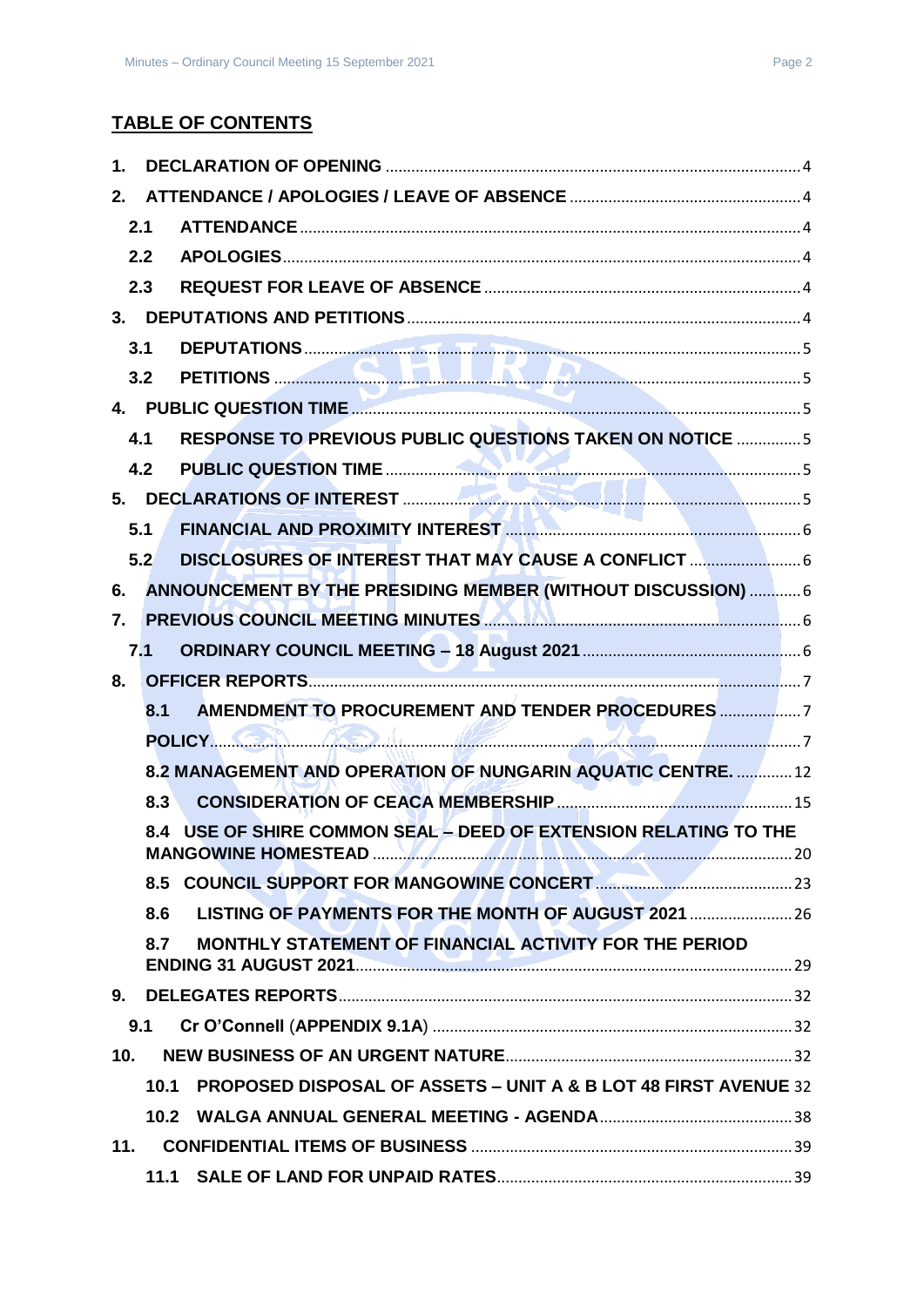| 12 | CLOSIDE |  |  |
|----|---------|--|--|
|----|---------|--|--|

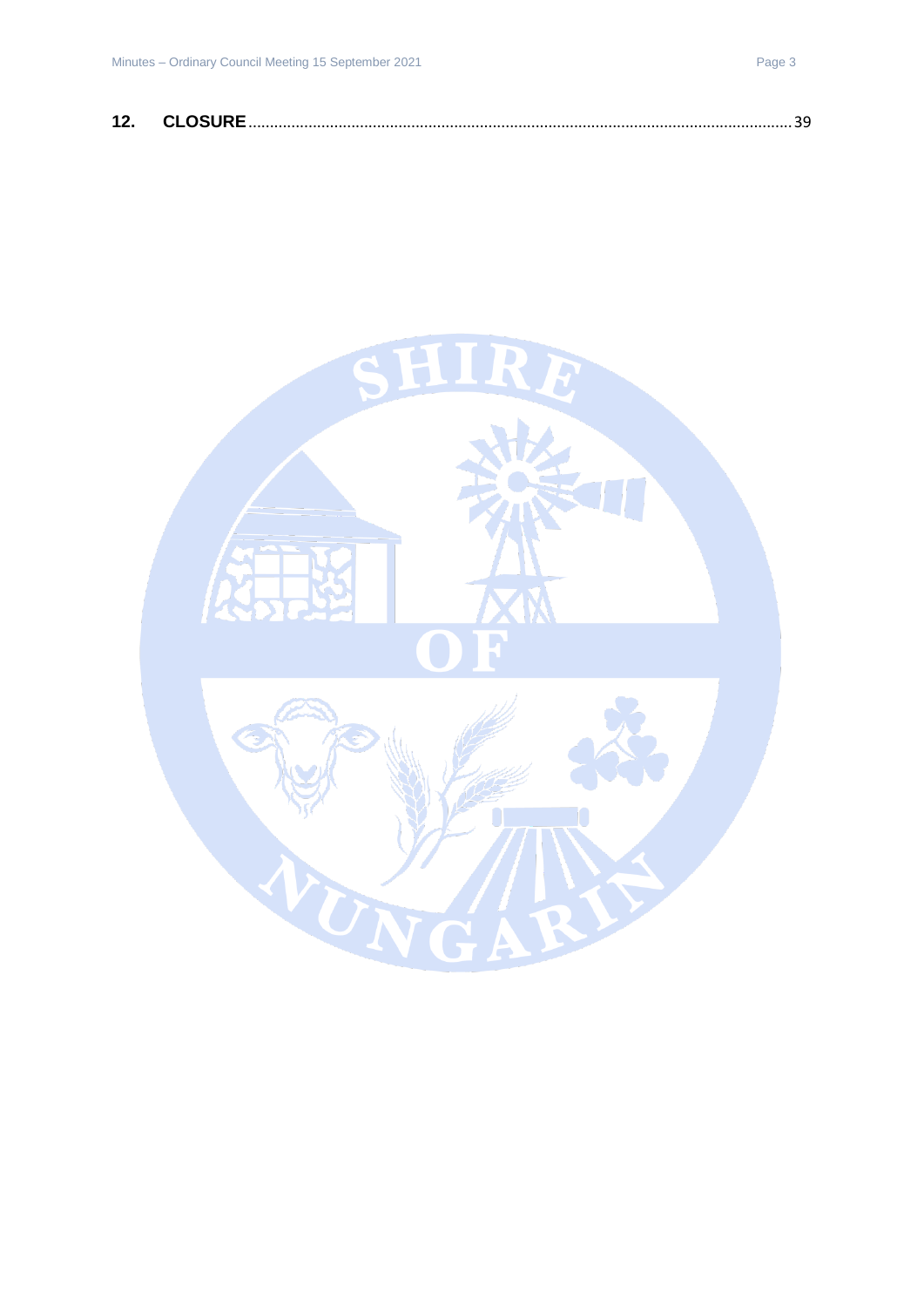# **AGENDA**

# <span id="page-3-0"></span>**1. DECLARATION OF OPENING**

The Shire President declared the meeting open at 3:00pm Cr W Lee read the Affirmation of Civic Duty and Responsibility and Cr de Lacy read out the Acknowledgment of Traditional Custodians.

# *Affirmation of Civic Duty and Responsibility*

*I make this Affirmation in good faith on behalf of Councillors and Officers of the Shire of Nungarin. We collectively declare we will duly, faithfully, honestly and with integrity fulfil the duties of our respective office and positions for all the people in the district according to the best of our judgment and ability.*

Acknowledgement of Traditional Custodians

We wish to acknowledge the Traditional Custodians of the land we are meeting on, the Njaki Njaki Nyoongar people, and recognise the contribution of Elders past, present and future.

# <span id="page-3-2"></span><span id="page-3-1"></span>**2. ATTENDANCE / APOLOGIES / LEAVE OF ABSENCE**

# **2.1 ATTENDANCE**

Shire President Cr P de Lacy Deputy Shire President Cr G Coumbe Elected Member Cr RE O'Connell Elected Member Cr K Dayman Elected Member Cr W Lee Elected Member Cr R Mizia

Chief Executive Officer Mr L Long Manager Works & Services Mr C Large

# **Members of the Public**

Carrie Christmas Warren Christmas

# <span id="page-3-3"></span>**2.2 APOLOGIES**

Elected Member Cr J Davis

- <span id="page-3-4"></span>**2.3 REQUEST FOR LEAVE OF ABSENCE** Nil
- <span id="page-3-5"></span>**3. DEPUTATIONS AND PETITIONS**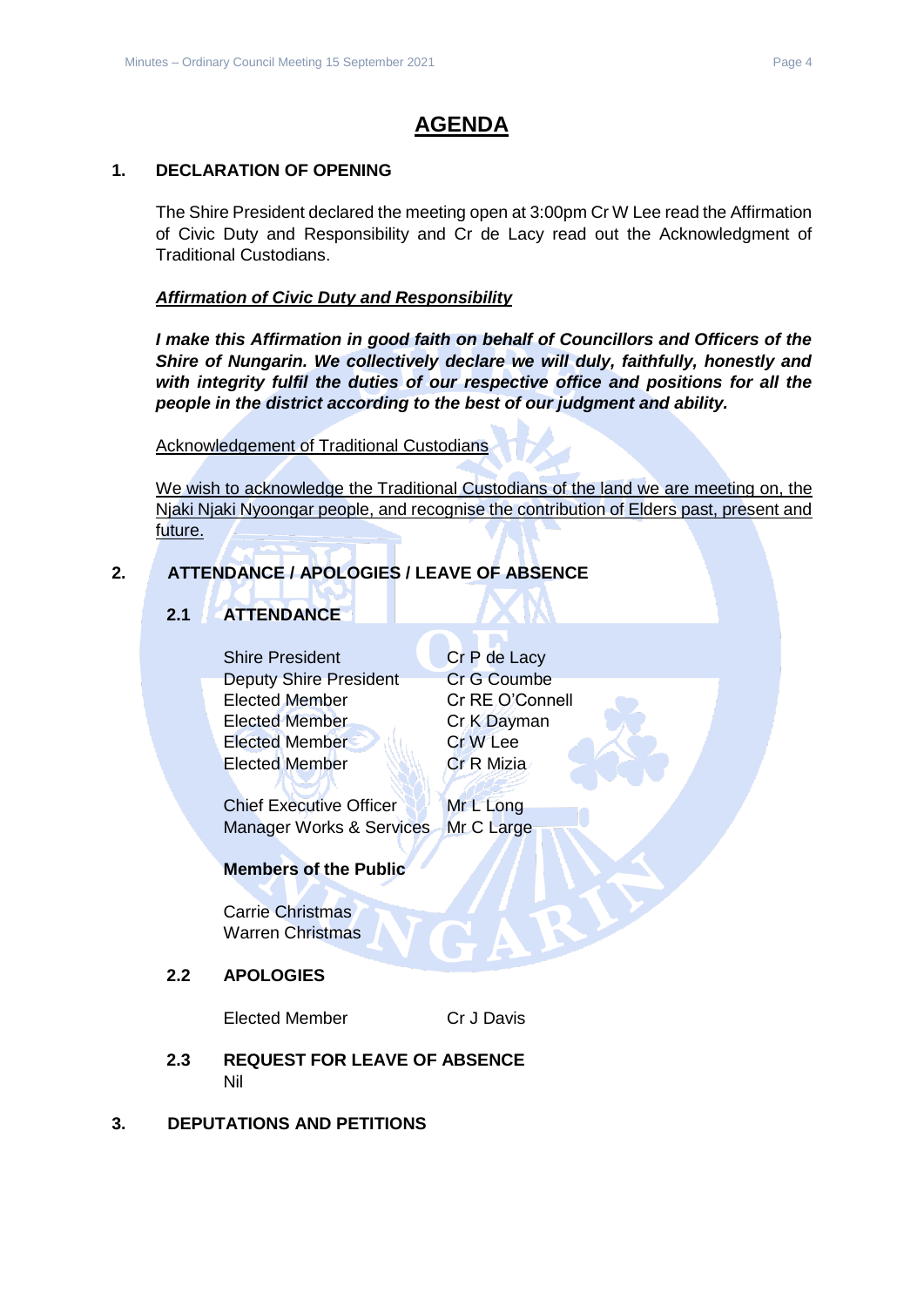- <span id="page-4-0"></span>**3.1 DEPUTATIONS** Nil
- <span id="page-4-1"></span>**3.2 PETITIONS** Nil

#### <span id="page-4-3"></span><span id="page-4-2"></span>**4. PUBLIC QUESTION TIME**

**4.1 RESPONSE TO PREVIOUS PUBLIC QUESTIONS TAKEN ON NOTICE** Nil

#### <span id="page-4-4"></span>**4.2 PUBLIC QUESTION TIME**

Carrie Christmas, questions:

1. When will the Ranger Service be provided in town?

CEO responded that the Shire is currently finalising the arrangements with a Contract Rangers to provide a monthly service and if she has any concerns to please email to [admin@nungarin.wa.gov.au](mailto:admin@nungarin.wa.gov.au) for the Rangers to follow up.

2. When will the Shire be tidying up the Benson Avenue verge, not with chemicals but rather slashing?

Manager Works & Services responded that the Shire Depot staff are currently working through the town to clean up the verges and confirmed the verge in front of Mrs. Christmas lot will not be chemically sprayed.

3. Will the Shire permit the planting of trees in the verge in front of Mrs. Christmas's lot?

Manager Works & Services took the question on notice.

Warren Christmas, questions:

1. Will the Shire be undertaking mosquito fogging?

CEO responded that in the past the community has been divided on wanting fogging done. Nonetheless a survey will be done explaining what chemical (environmentally friendly) would be used and to gauge the support from the community.

2. Why does the Shire no longer deliver mosquito treatment blocks as they did years ago?

CEO responded that the Shire still provides treatment block which are available from the Administration Offices.

#### <span id="page-4-5"></span>**5. DECLARATIONS OF INTEREST**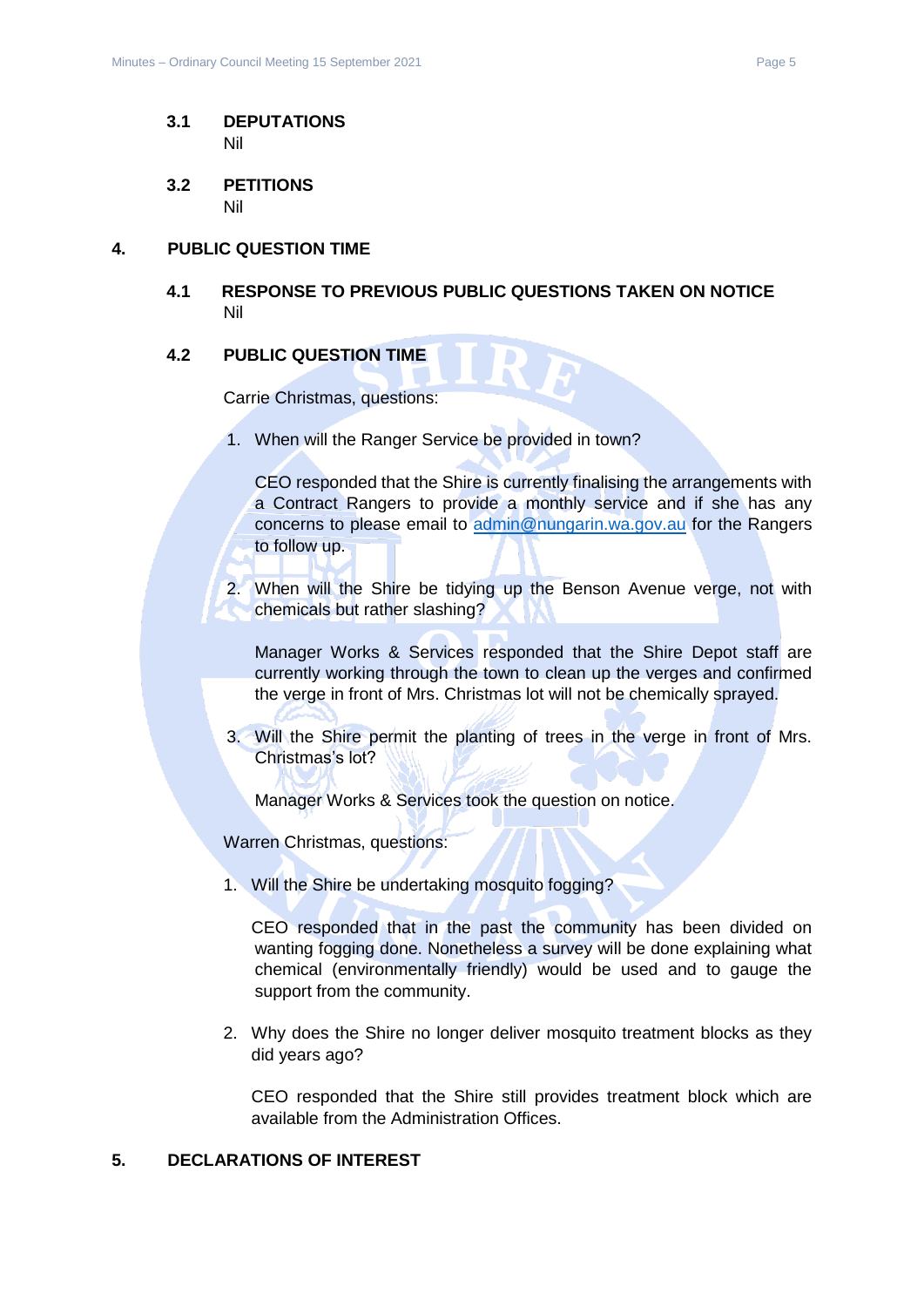# <span id="page-5-0"></span>**5.1 FINANCIAL AND PROXIMITY INTEREST**

- Cr Coumbe Affecting Impartiality Item 8.5 Support for Mangowine Concert being the Chairman of Mangowine Concert Committee.
- <span id="page-5-1"></span>**5.2 DISCLOSURES OF INTEREST THAT MAY CAUSE A CONFLICT** Nil
- <span id="page-5-2"></span>**6. ANNOUNCEMENT BY THE PRESIDING MEMBER (WITHOUT DISCUSSION)** Nil

# <span id="page-5-4"></span><span id="page-5-3"></span>**7. PREVIOUS COUNCIL MEETING MINUTES**

#### **7.1 ORDINARY COUNCIL MEETING – 18 August 2021**

 $\boldsymbol{U}_\mathrm{N}$ 

**COUNCIL RESOLUTION 6748:**

**That the Minutes of the Ordinary Council Meeting held on 18 August 2021 be confirmed as being a true and accurate record.**

**Moved: Cr W Lee Seconded: Cr G Coumbe**

**CARRIED 6/0**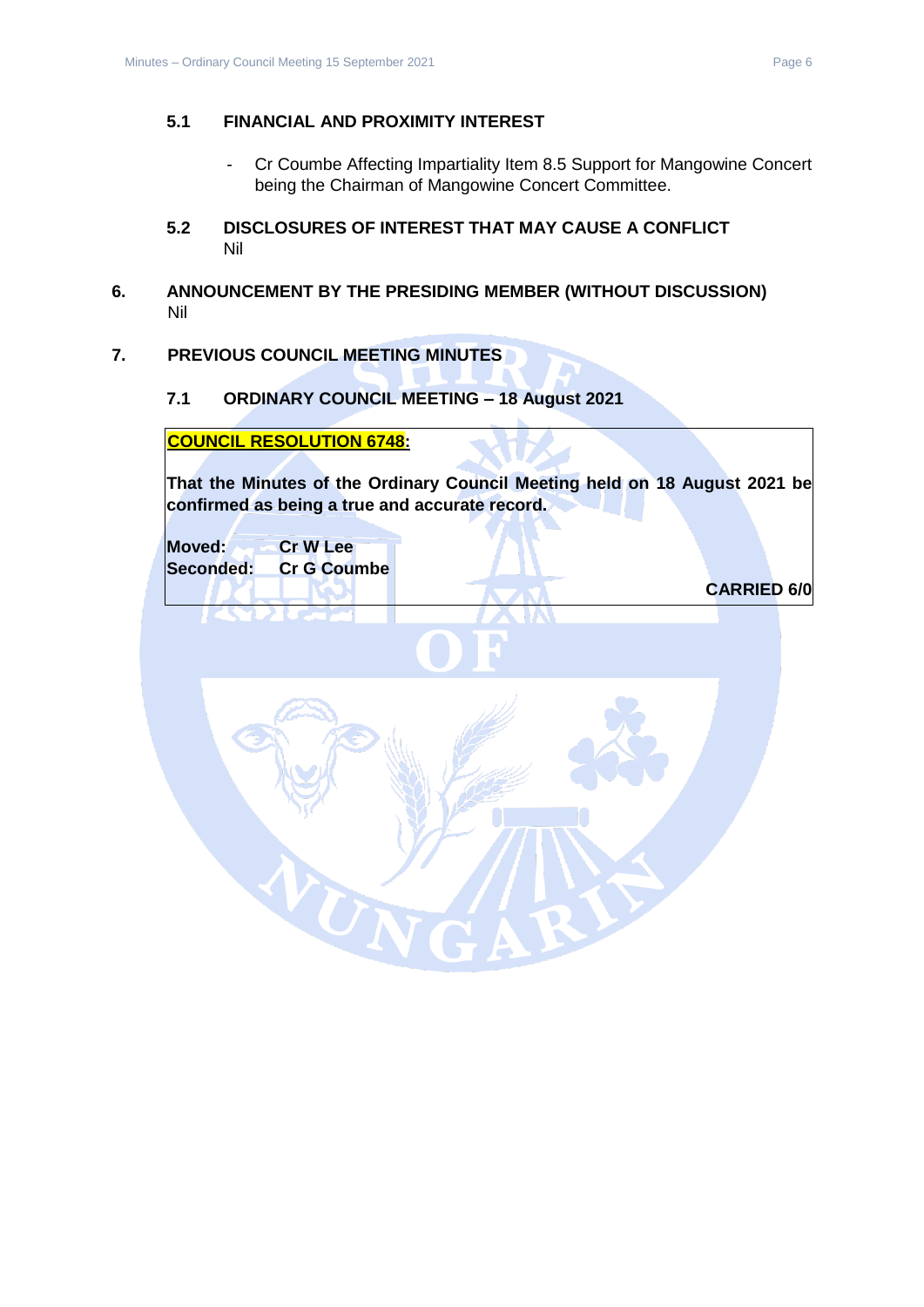# <span id="page-6-0"></span>**8. OFFICER REPORTS**

<span id="page-6-2"></span><span id="page-6-1"></span>

| 8.1                             | AMENDMENT TO PROCUREMENT AND TENDER PROCEDURES    |  |  |
|---------------------------------|---------------------------------------------------|--|--|
| <b>POLICY</b>                   |                                                   |  |  |
| File Ref:                       | 161005                                            |  |  |
| <b>Previous Item Ref:</b>       | Nil                                               |  |  |
| <b>Applicant:</b>               | Nil                                               |  |  |
| <b>Author and Title:</b>        | Leonard Long, Chief Executive Officer             |  |  |
| <b>Declaration of Interest:</b> | Nil                                               |  |  |
| <b>Voting Requirements</b>      | <b>Simple Majority</b>                            |  |  |
| <b>Attachment:</b>              | Appendix 8.1A - Procurement and Tender Procedures |  |  |
|                                 | Policy - Amended                                  |  |  |

# **COUNCIL RESOLUTION 6749:**

**That Council Resolves to:**

**1. Adopt the amended Procurement and Tender Procedures Policy (APPENDIX 8.1A).**

| Moved:    | <b>Cr K Dayman</b>     |
|-----------|------------------------|
| Seconded: | <b>Cr RE O'Connell</b> |
|           |                        |

```
CARRIED 6/0
```
# **IN BRIEF**

Council's consideration is required to consider amendments to the Procurement and Tender Procedures Policy.

# **BACKGROUND**

Council adopted the Procurement and Tender Procedures Policy at the Ordinary Council Meeting in May 2018 meeting, and should be read together with policy number 1.19 Local Purchasing Policy adopted in October 2002.

# **REPORT DETAIL**

Due to the increased cost of goods and services, being required to obtain multiple written quotes for purchases is not viable and time consuming as it is often difficult to obtain additional quotes.

To streamline the procurement of goods and services Council is requested to consider the following amendments:

| <b>Current Range</b><br>(excl GST) | <b>Requirements</b>                                                                                                   |
|------------------------------------|-----------------------------------------------------------------------------------------------------------------------|
| $$0 - $50$                         | Under direction from authorised Supervisor, petty cash or<br>credit card may be utilised for purchases in this range. |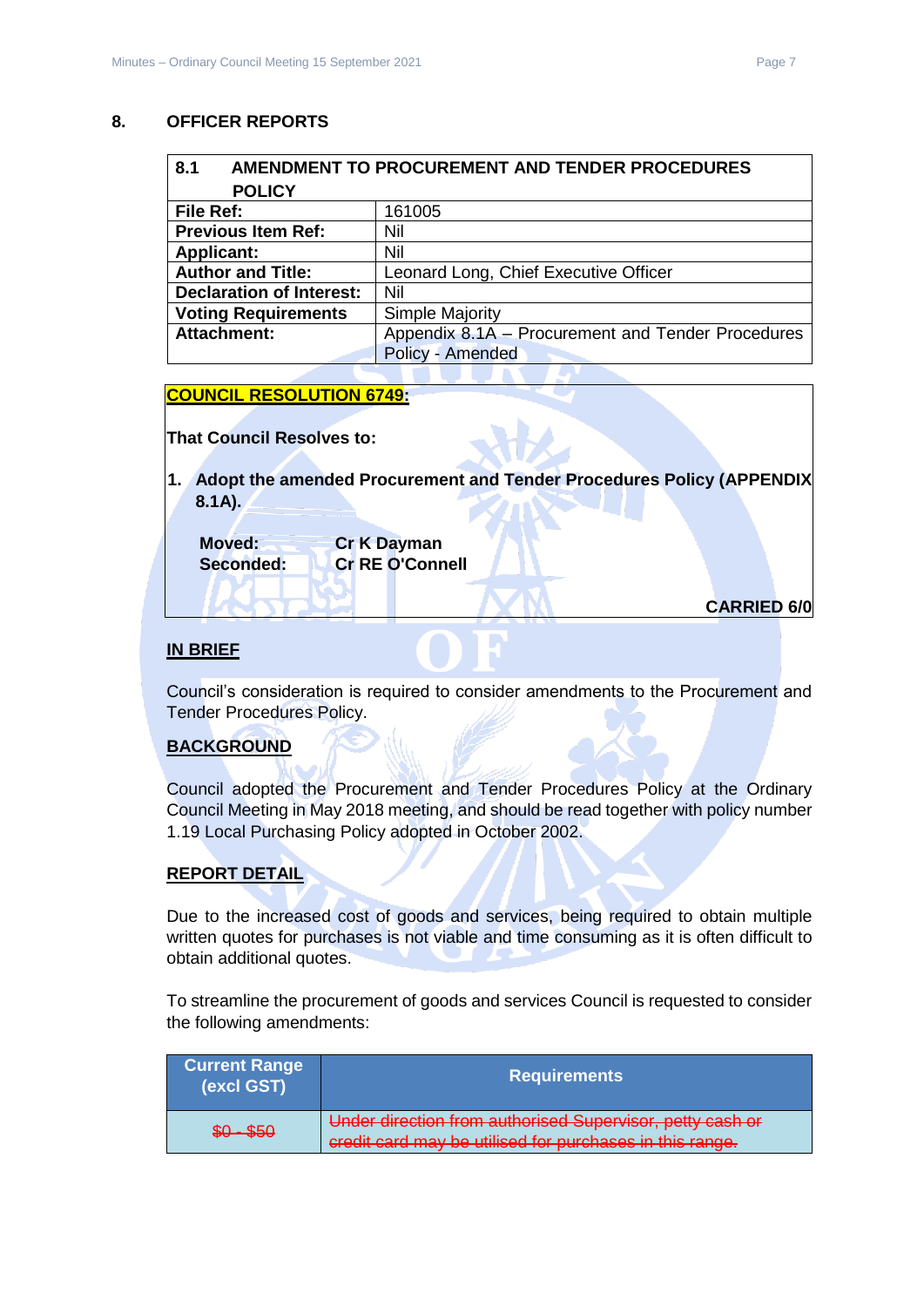| $$51 - $5,000$<br>$$0 - $7,500$                               | Under direction of an authorised officer, a purchase order will<br>be utilised without verbal or written quotes necessarily being<br>obtained.<br>Purchase directly from a supplier or least one (1) oral written<br>quotation must be obtained from a suitable supplier, either<br>from:<br>• an existing panel of pre-qualified suppliers administered and<br>maintained by the Shire; or<br>• a pre-qualified supplier on the WALGA Preferred Supply<br>Program or State Government Common Use Arrangement<br>(CUA); or<br>• from the open market.                                                                                                                                                                                                                                                                                                                                                                                                                                                    |
|---------------------------------------------------------------|----------------------------------------------------------------------------------------------------------------------------------------------------------------------------------------------------------------------------------------------------------------------------------------------------------------------------------------------------------------------------------------------------------------------------------------------------------------------------------------------------------------------------------------------------------------------------------------------------------------------------------------------------------------------------------------------------------------------------------------------------------------------------------------------------------------------------------------------------------------------------------------------------------------------------------------------------------------------------------------------------------|
| $$5,001 - $50,000$<br>$$7,501 - $50,000$                      | A purchase order will be utilised following three two written<br>quotes being obtained, or proof of requesting a quote can be<br>provided.<br>Staff must retain electronic evidence of the suppliers invited to<br>supply a written quote. Each supplier must receive the same<br>detailed description/specification of what goods/services are<br>being requested.<br>A completed Declaration of Quotes Form must be completed<br>and attached to all purchase orders.<br>[Two quotes must be sourced, including if using WALGA<br>Preferred Supplier Panel or a Shire Local Panel]                                                                                                                                                                                                                                                                                                                                                                                                                     |
| $$50,001-$<br><del>\$99,999</del><br>$$50,001 -$<br>\$100,000 | Obtain at least three written quotes from suppliers by formal<br>invitation, by way of a Formal Request for Quotation Process<br>which includes a detailed Scope of Works/Specification of<br>Goods and Services required.<br>The procurement decision is to be based on pre-determined<br>evaluation criteria that assess all value for money<br>considerations in accordance with the definition stated within<br>this Policy.<br>Quotations within this threshold may be obtained from the<br>Shire's Local Preferred Supplier Panels; the WALGA Preferred<br>Supply Programme or from the open market.<br>A copy of the last page of the Recommendation Report The<br>Declaration of Quotes form - Endorsement by CEO to Award<br>the RFQ to the recommended respondent must be attached to<br>the Purchase Order<br>Under direction from the authorised officer Supervisor, and in<br>consultation with the Chief Executive Officer a purchase order<br>will be utilised following the RFQ process. |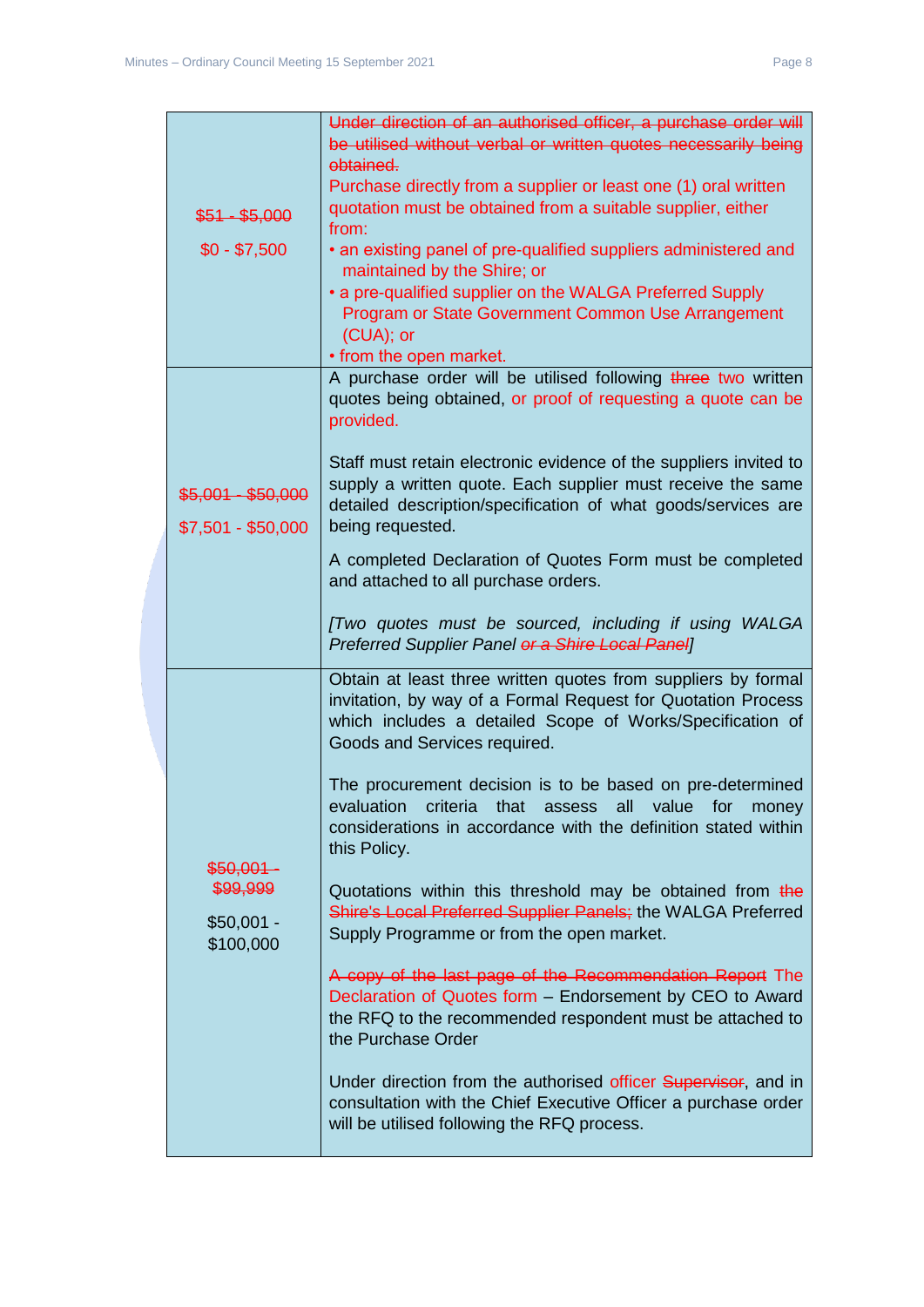|                                        | [Three quotes must be sourced, including if using WALGA<br>Preferred Supplier Panel or a Shire Local Panel]                                                                                                                                                                                                                                                                                                                                                                                                                                                                              |
|----------------------------------------|------------------------------------------------------------------------------------------------------------------------------------------------------------------------------------------------------------------------------------------------------------------------------------------------------------------------------------------------------------------------------------------------------------------------------------------------------------------------------------------------------------------------------------------------------------------------------------------|
|                                        | Obtain at least three written quotes from suppliers by formal<br>invitation, by way of a Formal Request for Quotation Process<br>which includes a detailed Scope of Works/Specification of<br>Goods and Services required.                                                                                                                                                                                                                                                                                                                                                               |
| \$100,000-                             | The procurement decision is to be based on pre-determined<br>evaluation<br>criteria<br>that<br>value<br>assess<br>all<br>for<br>money<br>considerations in accordance with the definition stated within<br>this Policy.                                                                                                                                                                                                                                                                                                                                                                  |
| \$249,999<br>$$100,001 -$<br>\$249,999 | Quotations within this threshold may be obtained from the<br>Shire's Local Preferred Supplier Panels; the WALGA Preferred<br>Supply Programme or from the open market. At the close of the<br>RFQ process, a detailed report shall be prepared by the CEO<br>and submitted to the next available meeting of Council where<br>Council will determine the successful submission accordingly.<br>A copy of the Council Resolution must be attached to the<br>Purchase Order.<br>[Three quotes must be sourced, including if using WALGA<br>Preferred Supplier Panel or a Shire Local Panel] |
| \$250,000 &<br>Greater                 | Under direction from the authorised supervisor efficer, Tenders<br>will be invited as follows.<br>If work is allowed for in the budget, a Request to Invite Tenders<br>form is to be submitted to the Chief Executive Officer for<br>approval. If the work is not allowed for in the budget, permission<br>to go to Tender must be obtained from Council.                                                                                                                                                                                                                                |
|                                        | A copy of the Council Resolution to award the Tender to the<br>successful Tenderer must be attached to the Purchase Order.                                                                                                                                                                                                                                                                                                                                                                                                                                                               |

Currently only the Chief Executive Officer and the Manager Works and Services have authority to sign purchase orders. It is not uncommon for both the Chief Executive Officer and the Manager Works and Services to be unavailable to sign purchase order due to attending meetings or being out on site, resulting in purchase orders not being raised timeously.

It is recommended section 5.6 of the Procurement and Tender Policy - purchase authorisation be amended as follows:

| <b>Authorising Officer</b>     | Requirements                                                                                                                |
|--------------------------------|-----------------------------------------------------------------------------------------------------------------------------|
| <b>Chief Executive Officer</b> | The Chief Executive Officer may raise a<br>purchase order in accordance with the<br>Procurement Thresholds and Requirements |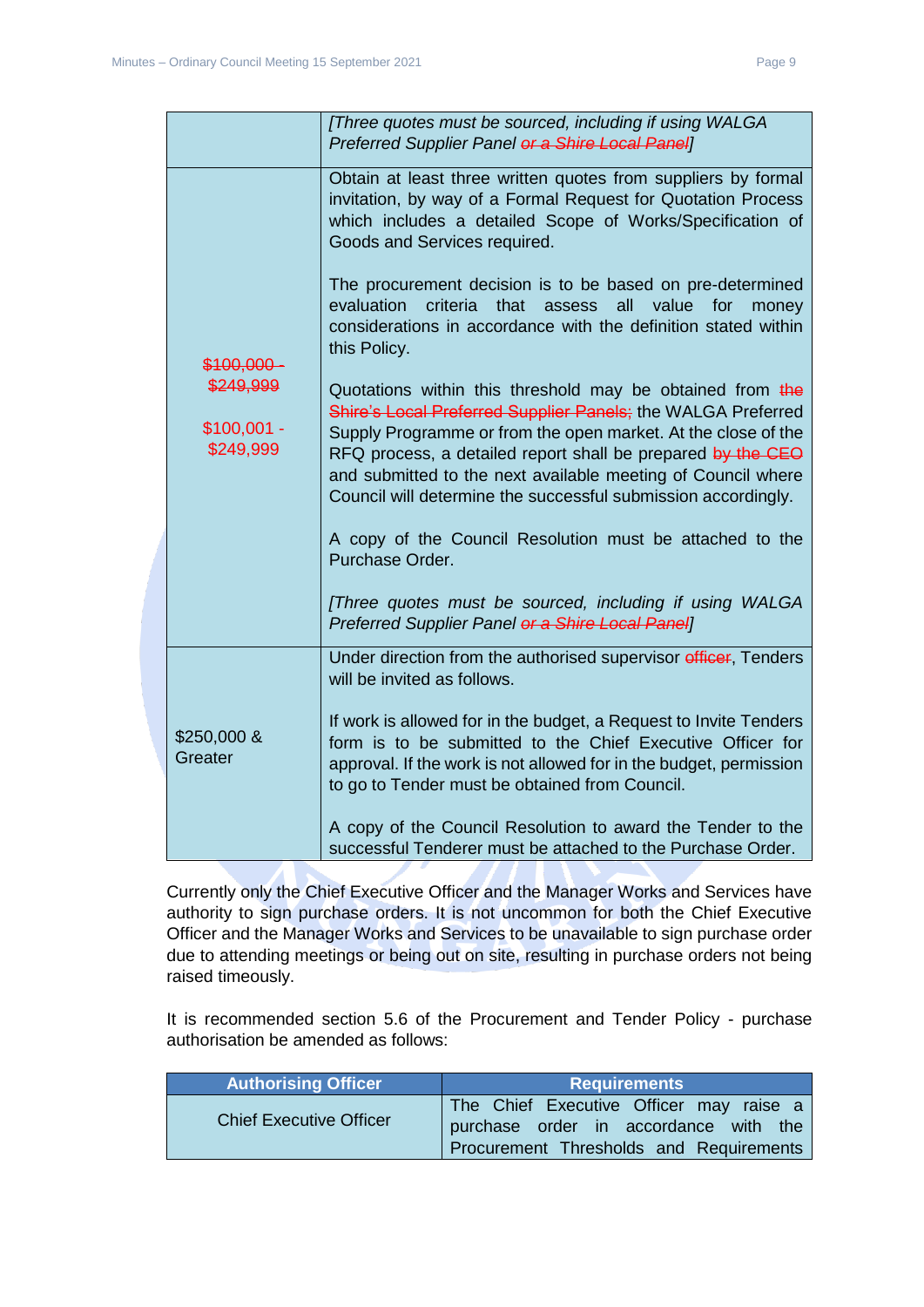|                                        | set out in 6.4 5.4 of this Procurement Policy to<br>the maximum of \$100,000 (Excl GST)                                                                                                                                       |
|----------------------------------------|-------------------------------------------------------------------------------------------------------------------------------------------------------------------------------------------------------------------------------|
| <b>Manager Works &amp; Services</b>    | The Manager Works and Services may raise a<br>purchase order in accordance with the<br>Procurement Threshold and requirements set<br>out in 6.4 5.4 of this Procurement Policy to the<br>maximum value of \$10,000 (Excl GST) |
| <b>Supervisor Works &amp; Services</b> | The Supervisor Works & Services may raise a<br>purchase order to a maximum value of \$500.                                                                                                                                    |
| <b>Senior Finance Officer</b>          | The Senior Finance Officer<br>raise a<br>may<br>purchase order to a maximum value of \$500.                                                                                                                                   |

# **SHIRE OF NUNGARIN COMMUNITY STRATEGIC PLAN 2023**

| <b>Focus Area</b>                                                                    | <b>Civic Leadership</b>                     |
|--------------------------------------------------------------------------------------|---------------------------------------------|
| <b>Aspiration</b><br>A strong local democracy with an actively engaged community and |                                             |
|                                                                                      | effective partnership.                      |
| <b>Objective</b>                                                                     | Annually review compliance methods.<br>16.7 |

# **OTHER STRATEGIC LINKS**

Nil

# **STATUTORY ENVIRONMENT**

- *Local Government Act 1995*
- *Local Government (Functions and General) Regulations*

# **SUSTAINABILITY AND RISK CONSIDERATIONS**

**Economic – (Impact on the Economy of the Shire and Region)** Nil

**Social – (Quality of life to community and / or affected land owners)** Nil

#### **Policy Implications**

Nil

# **Risk Management Implications**

| <b>Risk Level</b> | <b>Comment</b>                                                      |
|-------------------|---------------------------------------------------------------------|
| Low               | The amended Procurement and Tender Procedures Policy has            |
|                   | been prepared to ensure that the appropriate controls are in place  |
|                   | to ensure that the Shire obtains goods and services on the basis of |
|                   | best value for money and in a timely and efficient manner for the   |
|                   | operations of the Shire.                                            |

#### **CONSULTATION**

Nil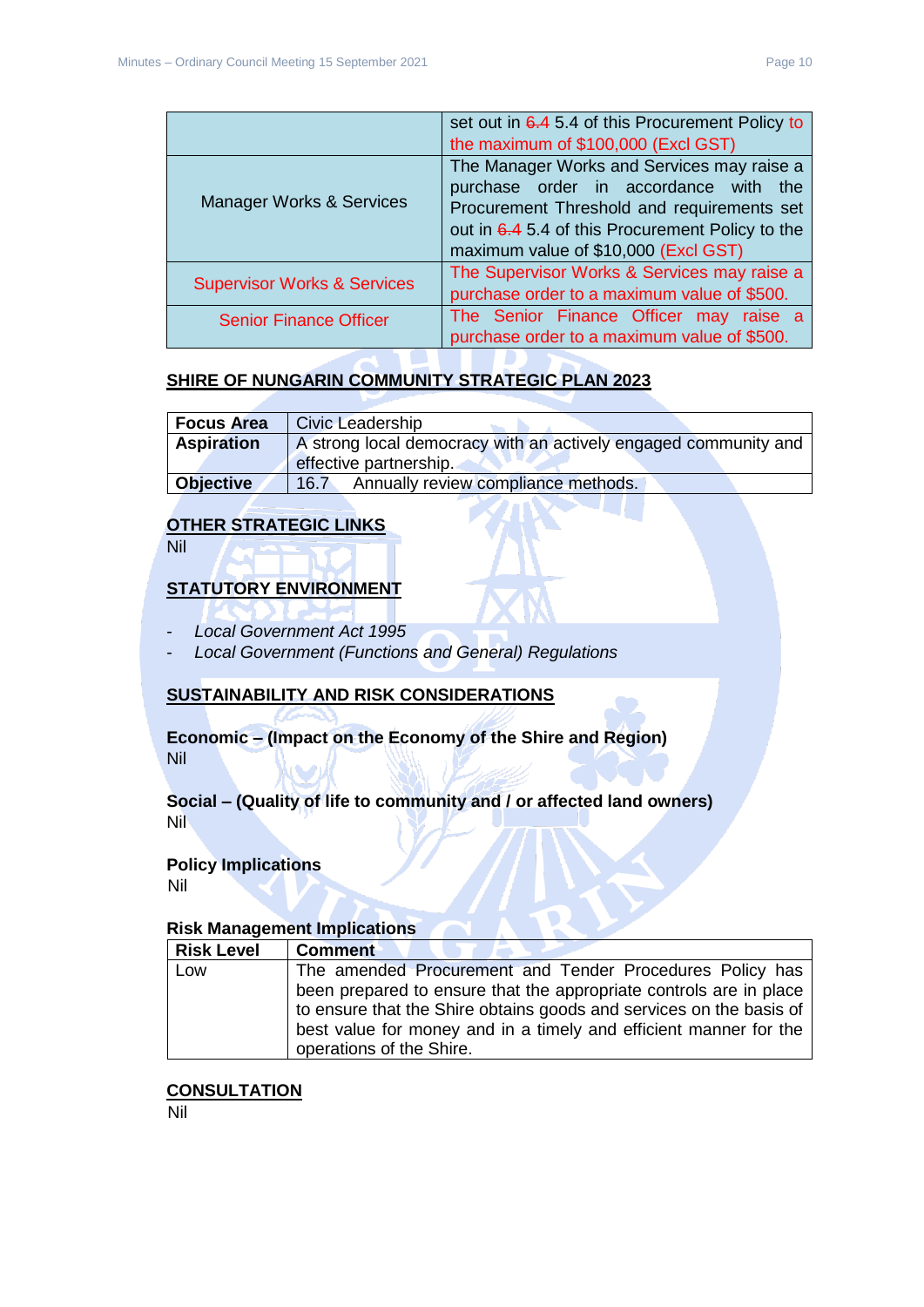# **RESOURCE IMPLICATIONS**

**Financial** Nil

**Workforce** Nil

# **CONCLUSION**

The proposed amendments would ensure the efficient and timeous provision of goods and services to the community.

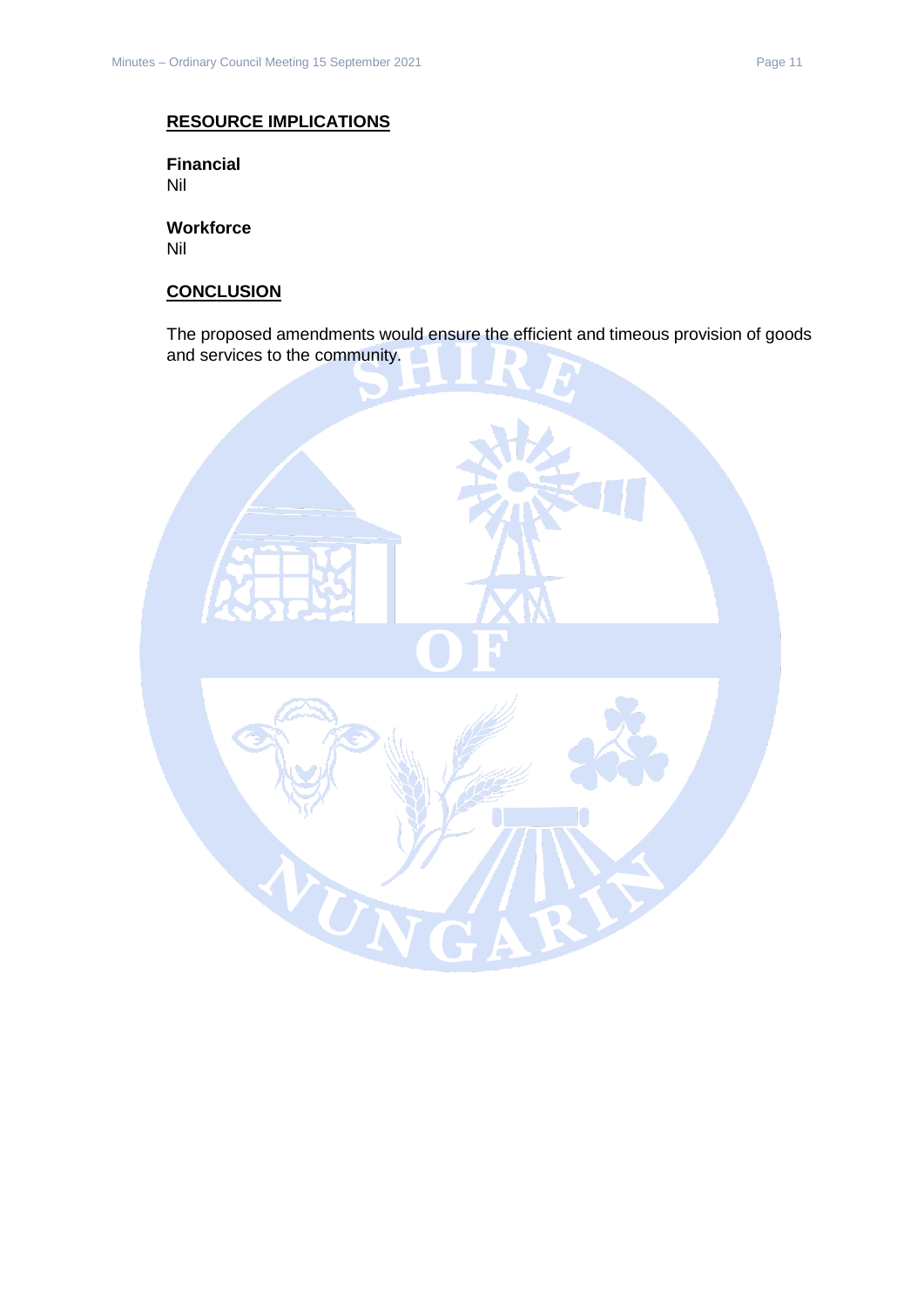<span id="page-11-0"></span>

| 8.2 MANAGEMENT AND OPERATION OF NUNGARIN AQUATIC CENTRE. |                                       |  |
|----------------------------------------------------------|---------------------------------------|--|
| File Ref:                                                | 111050                                |  |
| <b>Previous Item Ref:</b>                                | Nil                                   |  |
| <b>Applicant:</b>                                        | Nil                                   |  |
| <b>Author and Title:</b>                                 | Leonard Long, Chief Executive Officer |  |
| <b>Declaration of Interest:</b>                          | Nil                                   |  |
| <b>Voting Requirements</b>                               | <b>Simple Majority</b>                |  |
| <b>Attachment:</b>                                       | CONFIDENTIAL under separate cover     |  |
|                                                          | Attachment 8.2A - Tender Evaluation   |  |

# **COUNCIL RESOLUTION 6750:**

**That Council Resolves to:**

- **1. Not accept tenders RFT 21/22-2 for Management and Operation of the Shire of Nungarin Aquatic Centre from Crystal Clear Aquatics Pty Ltd or Belgravia Health & Leisure Group Pty Ltd.**
- **2. Request the Chief Executive Officer to investigate alternative option to open the Nungarin Aquatic Centre Pool during the 2021/22 season.**

| Moved:<br>Seconded: | <b>Cr R Mizia</b><br><b>Cr K Dayman</b> |                    |  |
|---------------------|-----------------------------------------|--------------------|--|
|                     |                                         | <b>CARRIED 6/0</b> |  |
|                     |                                         |                    |  |

# **IN BRIEF**

The tenders received for the Management and Operations of the Nungarin Aquatic Centre have been assessed against the criteria and neither found to be acceptable. To close off the process Council is requested to formally not accept neither of the two tenders received.

# **BACKGROUND**

In the past the Shire has appointed a Pool Manager on a contractual basis for the "pool season" on an annual basis. This places the full burden of managing, operating and maintaining the pool and surrounds.

Should the pool manager need time off for whatever reason the pool is closed since there is no other qualified person in town to manage / operate the pool. Having the pool closed ad-hoc reflects badly on the Shire.

# **REPORT DETAIL**

The tender was for the management and operation of the Nungarin Aquatic Centre for a contract period of 3 years with an option to extend for a further 2 years. The Tender was advertised in the West Australian on 26 July 2021 with a closure date of 27 August 2021. Tenders were received from:

- Crystal Clear Aquatics; and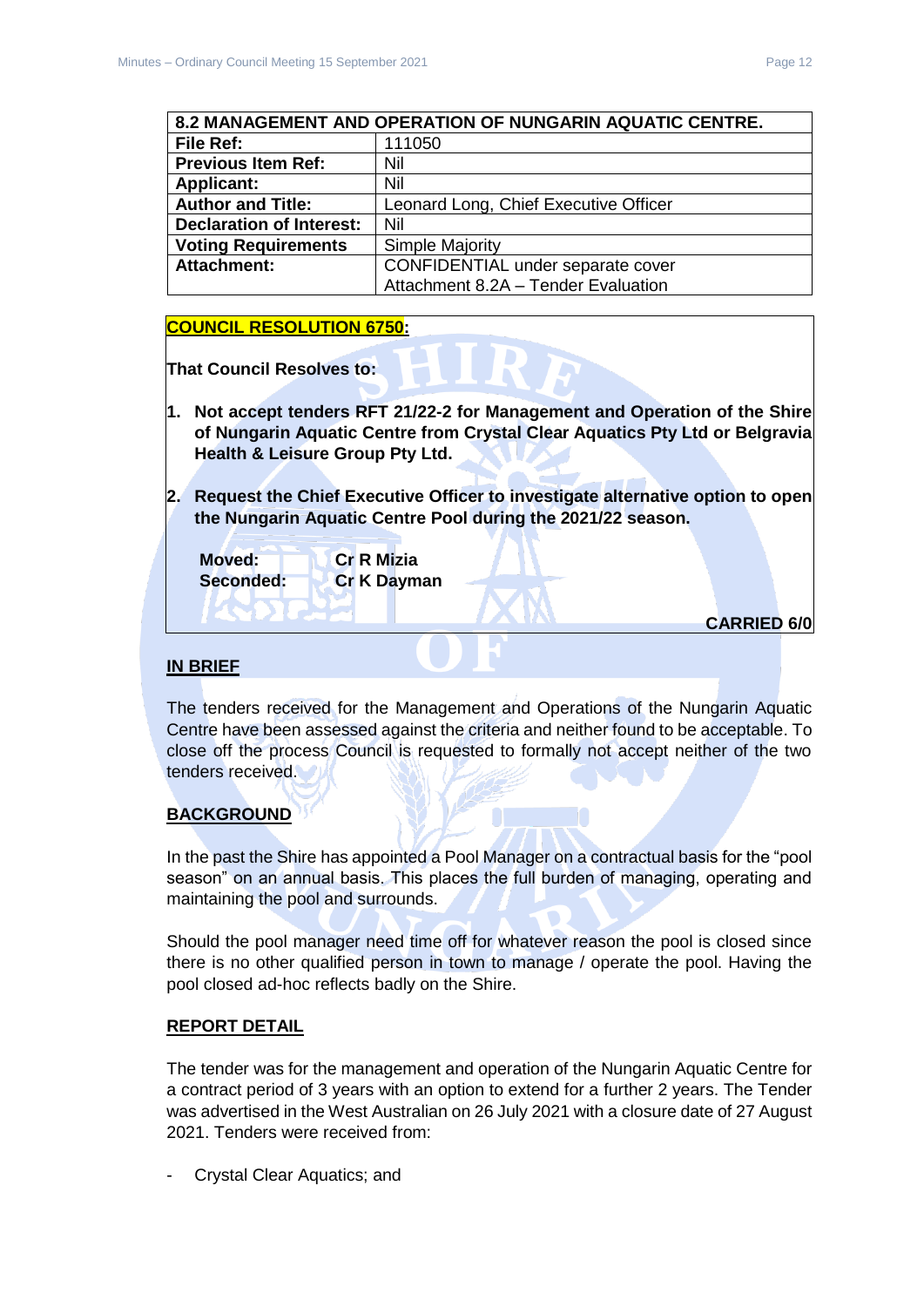- Belgravia Health & Leisure Group Pty Ltd.

As part of the tender the following selection criteria had to be addressed:

- Compliance Criteria
- Qualitative Criteria

The following weightings were applied:

| $\sim$ | <b>Relevant Experience</b>          | 15%    |
|--------|-------------------------------------|--------|
|        | - Key Personnel Skills & Experience | 15%    |
|        | - Resources                         | 15%    |
|        | - Understanding                     | $30\%$ |
|        | - Price                             | 25%    |
|        |                                     |        |

Both tenders were evaluated against the above criteria and scored out of 100% as follows: (CONFIDENTIAL under separate cover **Attachment 8.2A**)

| <b>Crystal Clear Aquatics</b>            | 40% |
|------------------------------------------|-----|
| Belgravia Health & Leisure Group Pty Ltd | 57% |

The scoring of the 2 tenders are low and were primarily due to either experience in similar scenarios or price. Given the low scoring it is recommended neither of the 2 tenders are accepted, and that the Chief Executive Officer investigate other options to open the pool.

# **SHIRE OF NUNGARIN COMMUNITY STRATEGIC PLAN 2023**

| <b>Focus Area</b> | Social                                                                                                                                              |
|-------------------|-----------------------------------------------------------------------------------------------------------------------------------------------------|
| <b>Aspiration</b> | Our Shire is healthy and happy, contributing to our progress, with<br>accessible places and spaces and our transport is well connected<br>and safe. |
| <b>Objective</b>  | 3. Maintain community safety and accessibility to services and<br>facilities.                                                                       |

#### **OTHER STRATEGIC LINKS**

Nil

# **STATUTORY ENVIRONMENT**

Local Government Act 1995

#### **SUSTAINABILITY AND RISK CONSIDERATIONS**

#### **Economic – (Impact on the Economy of the Shire and Region)** Nil

#### **Social – (Quality of life to community and / or affected land owners)**

It is important to secure a competent and experienced pool operator as the community uses the pool on a daily basis during the open season which contributes to the quality of life.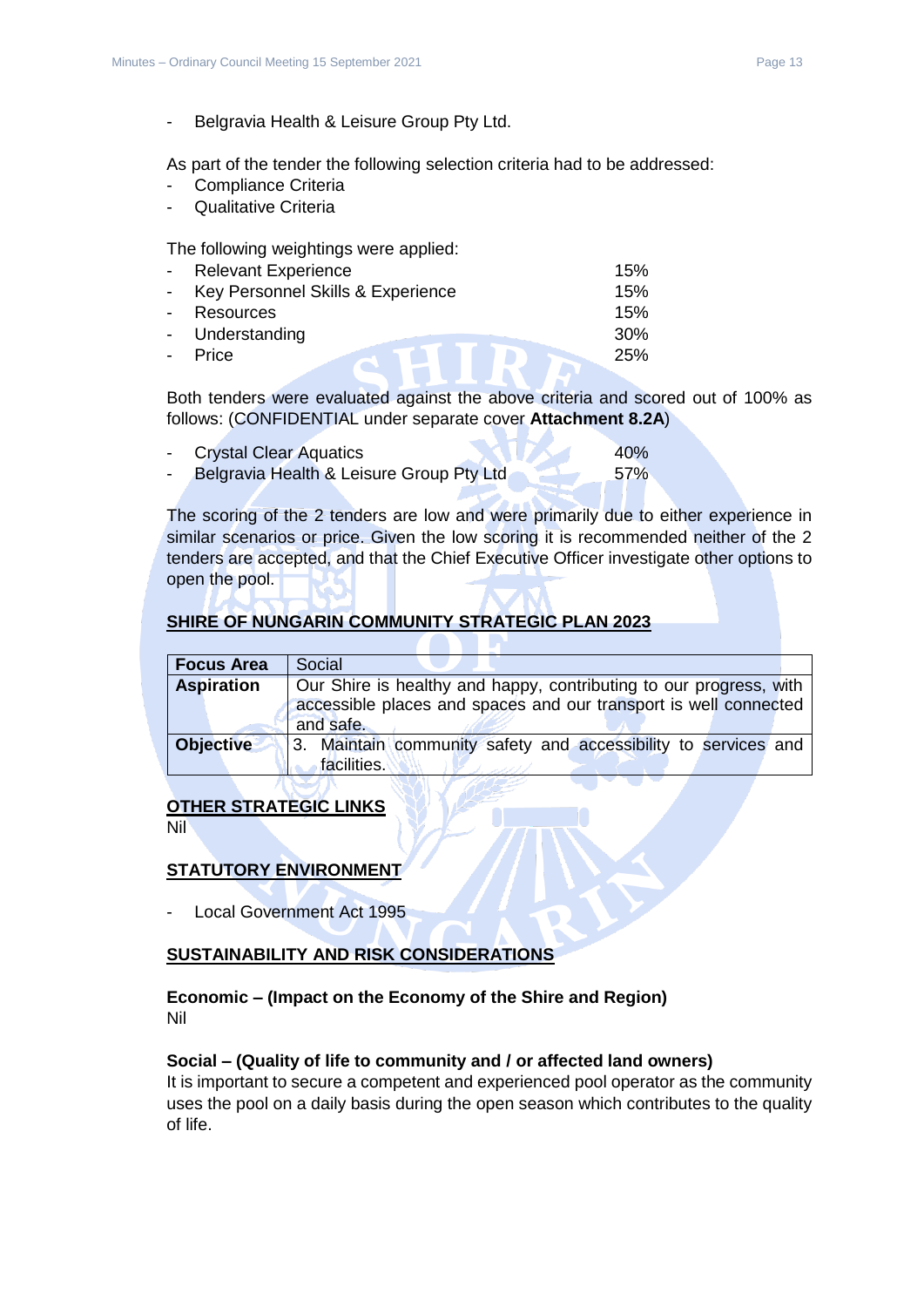#### **Policy Implications**

Procurement and Tender Procedures Policy

#### **Risk Management Implications**

| <b>Risk Level</b> | <b>Comment</b>                                                   |
|-------------------|------------------------------------------------------------------|
| Moderate          | Not opening the pool this season would have a negative impact on |
|                   | the Shire and could have reputational damage.                    |

#### **CONSULTATION**

- Shire of Trayning
- Shire of Mount Marshall
- Shire of Quairading

#### **RESOURCE IMPLICATIONS**

 $\alpha_{\rm I}$ 

#### **Financial**

An allocation has been included in the approved 2021/22 Annual Financial Budget for the provision of a contractor / employee to manage / operate the pool.

#### **Workforce**

Nil

# **CONCLUSION**

It is not legal to open the pool to the public without a suitably qualified pool manager overseeing the pool during opening hours. Although not ideal if the Shire is unable to secure either a contractor or directly employ an employee to operate the pool, the pool will not be able to be opened this season.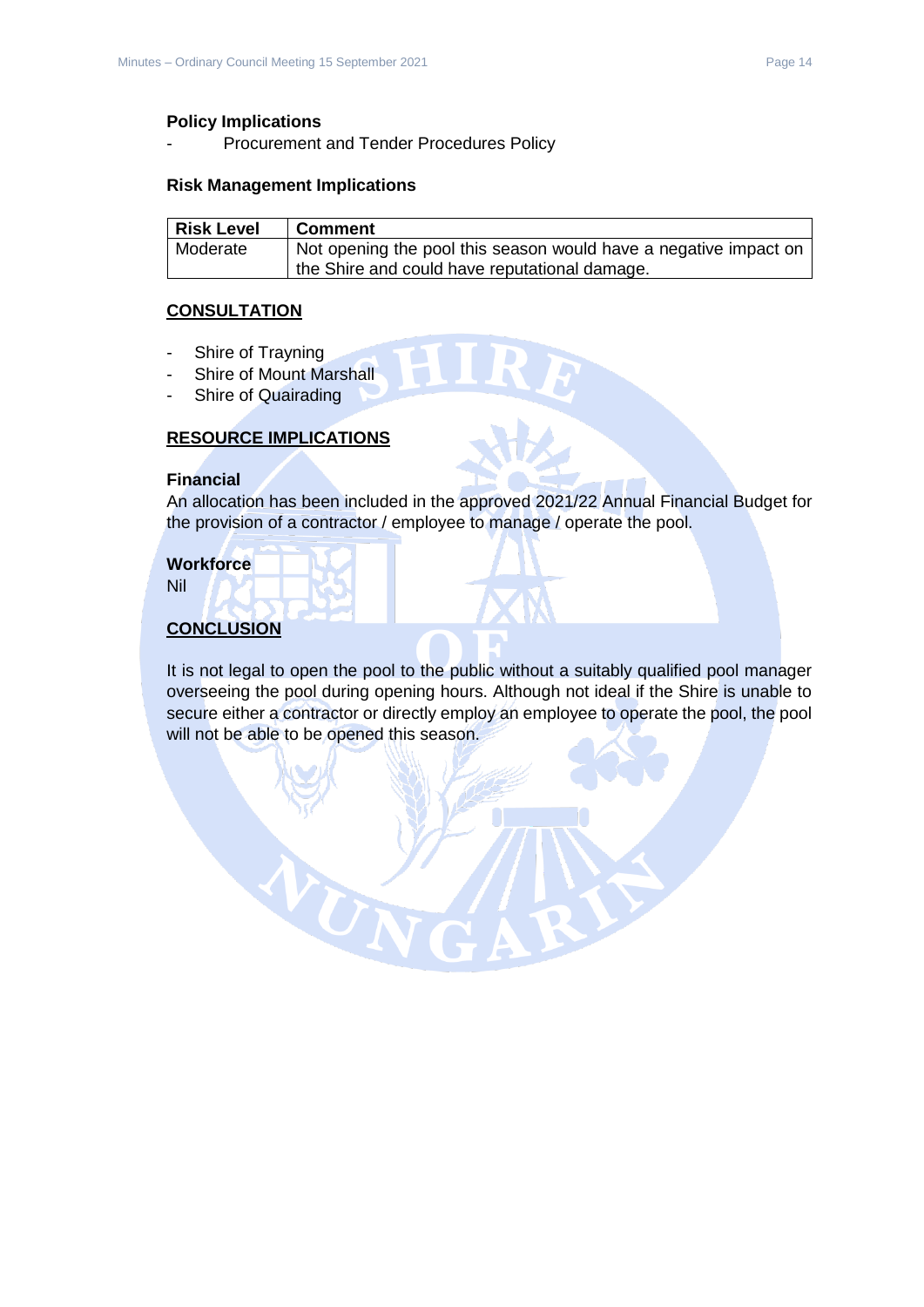# Cr Lee left the chamber 3:24pm Cr Lee returned to the chamber 3:26pm

<span id="page-14-0"></span>

| <b>CONSIDERATION OF CEACA MEMBERSHIP</b><br>8.3                   |                                           |  |
|-------------------------------------------------------------------|-------------------------------------------|--|
| File Ref:                                                         | 96010                                     |  |
| <b>Previous Item Ref:</b>                                         | Council Resolution 6733 of 18 August 2021 |  |
|                                                                   | Council Resolution 6691 of 21 April 2021  |  |
|                                                                   | Council Resolution 6210 of 19 June 2019   |  |
| <b>Applicant:</b><br>Nil                                          |                                           |  |
| <b>Author and Title:</b><br>Leonard Long, Chief Executive Officer |                                           |  |
| <b>Declaration of Interest:</b>                                   | Nil                                       |  |
| <b>Voting Requirements</b><br><b>Simple Majority</b>              |                                           |  |
| Attachment 8.3A - CEACA Minutes<br><b>Attachment:</b>             |                                           |  |

# **OFFICERS RECOMMENDATION:**

**That Council Resolves to:**

- **1. Accept the Central East Accommodation and Care Alliance Inc explanation that the Strategic Priorities are in no particular order and each strategy is of equal importance.**
- **2. Request the Chief Executive Officer to pay the annual membership fee for 2021/22 of \$22,000 (Incl GST).**

# **COUNCIL RESOLUTION 6751:**

**That Council Resolves to lay the item on the table and brought back to the October Ordinary Council Meeting.**

**Moved: Cr RE O'Connell Seconded: NOW Cr W Lee** 

# **CARRIED 6/0**

**Reason for Variation to Officers Recommendation:**

**To allow the Chief Executive Officer to provide additional information.**

# **IN BRIEF**

Following the Central East Accommodation and Care Alliance Inc (CEACA) Management Committee meeting of 23 August 2021, Council is requested to consider if the response provided by the CEACA Management Committee regarding Councils requested amendment to the Strategic Priorities is acceptable.

# **BACKGROUND**

At the Ordinary Council Meeting of 18 August 2021, Council resolved as follows:

*"That Council:*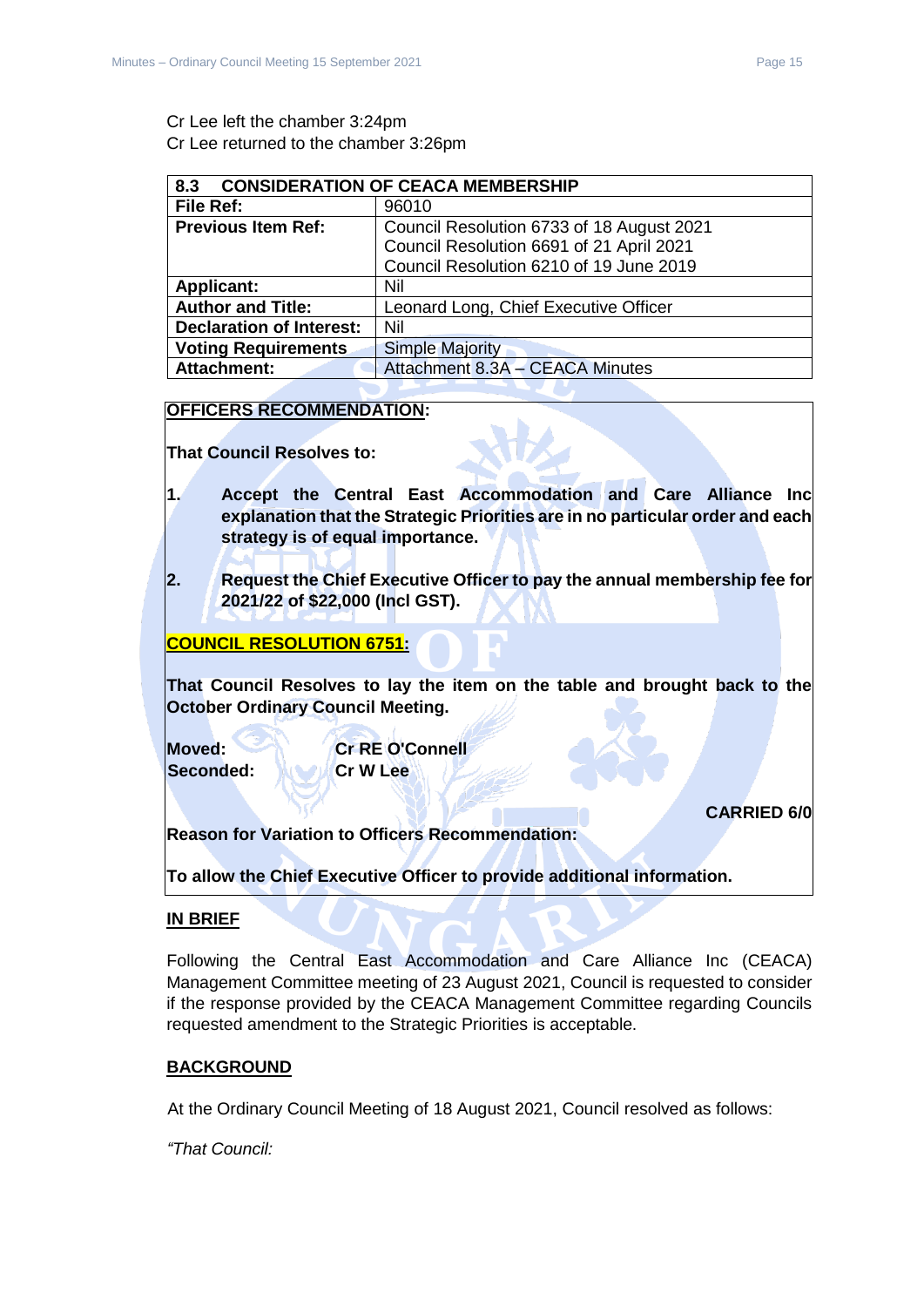- *a. The Central East Accommodation and Care Alliance resolving to make the investigation of the possible expansion of CEACA accommodation units in locations required by each CEACA member its number one (1) strategic priority.*
- *2. Requests the Chief Executive Officer to include the Central East Accommodation and Care Alliance membership fee of \$20,000 in the 2021/22 Financial Budget.*

*Moved: Cr RE O'Connell Seconded: Cr K Dayman*

*CARRIED 7/0"*

At the CEACA Management Meeting of 23 August 2021, regarding the request from the Shire of Nungarin to list, "*The Central East Accommodation and Care Alliance resolving to make the investigation of the possible expansion of CEACA accommodation units in locations required by each CEACA member its number one (1) strategic priority."* The CEACA Management Committee discussed the following:

- *- "In relation to ongoing membership, the Member for Nungarin read out the letter from the Shire to CEACA and advised that they would be happy to remain as a Member on the condition that the item relating to expansion of ILU's in the list of Strategic Priorities is move to the top.*
- *The Chairperson responded by saying the Strategic Priority items currently numbered 1 – 6 were not an indication of priority and all were of equal importance*  to CEACA. We have demonstrated this by arranging meetings with the State *Government to discuss possible funding for future ILU's and joining Minister Carey today for a tour of Merredin units. Both are keen to assist CEACA with funding, on the understanding that we conduct research into the requirements for the region and can demonstrate a real need.*
- *The committee discussed the issue of numbering versus dot point and moving the ILU's to the top and were happy with dot points. The Chairman has concerns that if we move expansion of the ILU's to the top, there may be an assumption by Nungarin down the track that we were making it our top priority when they are all equal.*
- The Member for Nungarin wanted it noted that the Shire was considering *withdrawing as a Member until the Member of Kellerberrin and Member of Wyalkatchem presented to a full Council meeting, which made all the difference. The Chairman thanked the Members for their input and time to meet with the Shire.*
- *The CEO, Shire of Nungarin wanted it noted that strategic plan items were presented in a definite order of 1 – 6 by the Chairman and Interim CEO at their earlier meeting and were not advised that they were of equal importance."*

Following the above debate, the CEACA Management Committee resolved as follows:

*"It was agreed that CEACA Inc advises the Shire of Nungarin that the agreed strategies are in no particular order; they are of equal importance."*

#### **REPORT DETAIL**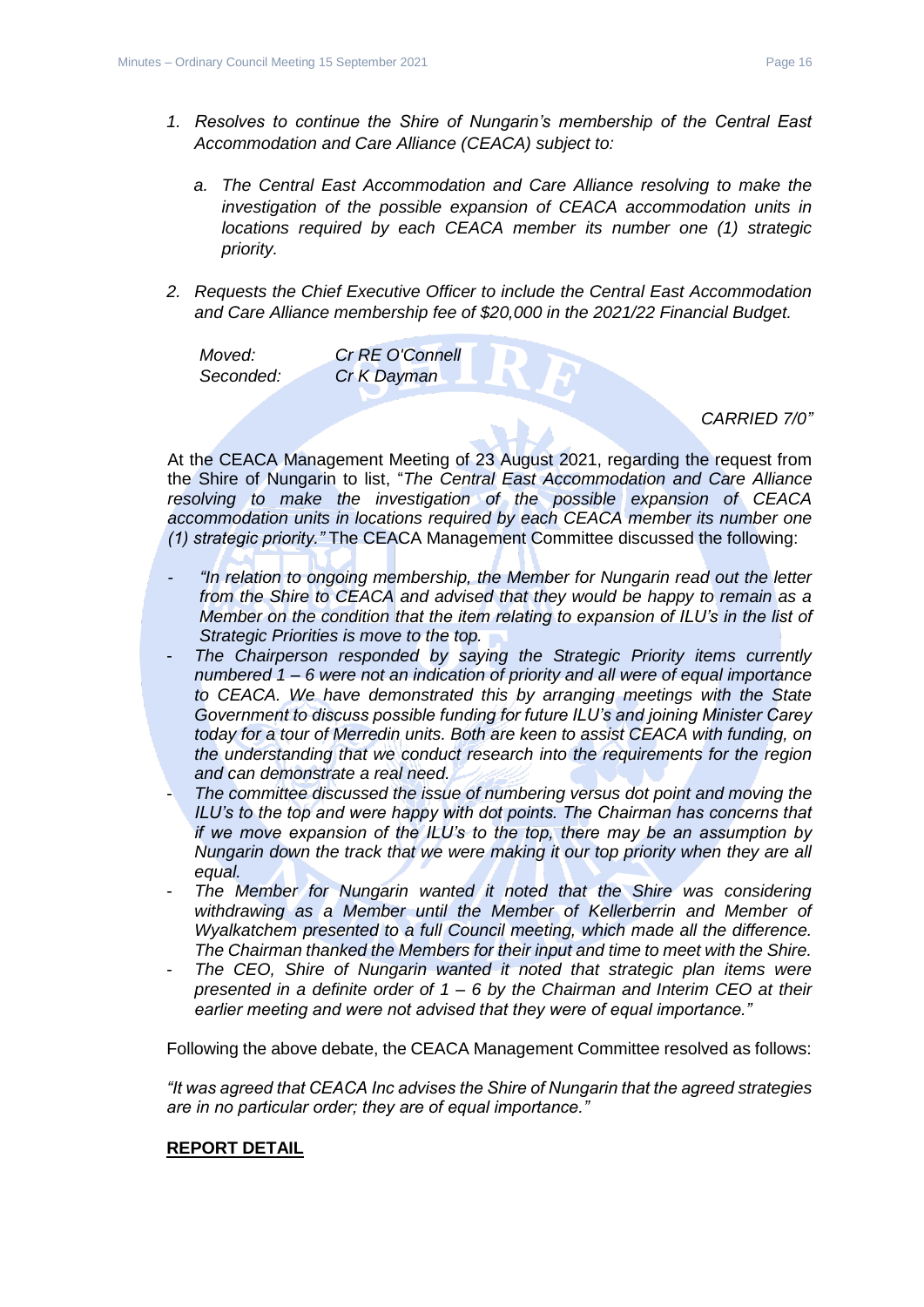As has previously been discussed the CEACA Executive at its meeting of 23 March 2021, agreed on the strategic priorities shown below list  $1 - 6$ . Of these strategic priorities the Shire of Nungarin only considers priority 2 as applicable to Nungarin.

At neither of the two presentations done by CEACA was it mentioned the strategic priorities were of equal importance even when questioned on some of the strategies. It was only when the Nungarin Shire wanted the strategic list amended that this matter arose.

The Chairman of CEACA has said with regard to additional housing "*We have demonstrated this by arranging meetings with the State Government to discuss possible funding for future ILU's and joining Minister Carey today for a tour of Merredin units. Both are keen to assist CEACA with funding, on the understanding that we conduct research into the requirements for the region and can demonstrate a real need."* However, no further information is being provided on how and when the research will be done to ascertain if there is in fact a need for additional housing.

Strategic Priorities:

- *1. Investigate and develop proposals for the provision of care services, including NDIS and mental health support, for the citizens of CEACA members.*
- *2. Investigate the possible expansion of CEACA accommodation units in locations required by each CEACA member.*
- *3. Investigate and develop proposals for the provision of transport services for the citizens of each CEACA member.*
- *4. Investigate the availability of government funding to CEACA from both state and federal governments to implement priorities 1 to 3 above.*
- *5. Examine the feasibility of CEACA taking over the management of accommodation units owned by each CEACA member.*
- *6. Investigate the possibility of other Wheatbelt shires becoming a member of CEACA."*

With regard to investigating and developing proposals for the provision of care services, including NDIS and mental health support, for the citizens of CEACA members (priority 1), the CEACA Chairman and Interim CEO arrange a presentation by Helen Morton on the concept of a Virtual Village. The following explanation was provided on what a Virtual Village is:

- A virtual village utilises existing community members, infrastructure, services and available technology to support those in need of assistance and offers a supportive retirement community. People want to stay in their own communities and if supported will stay until end of life.
- There are approximately 400 virtual villages worldwide and they all focus on healthy body, mind, friendship and connect people to locally funded services and personal care services.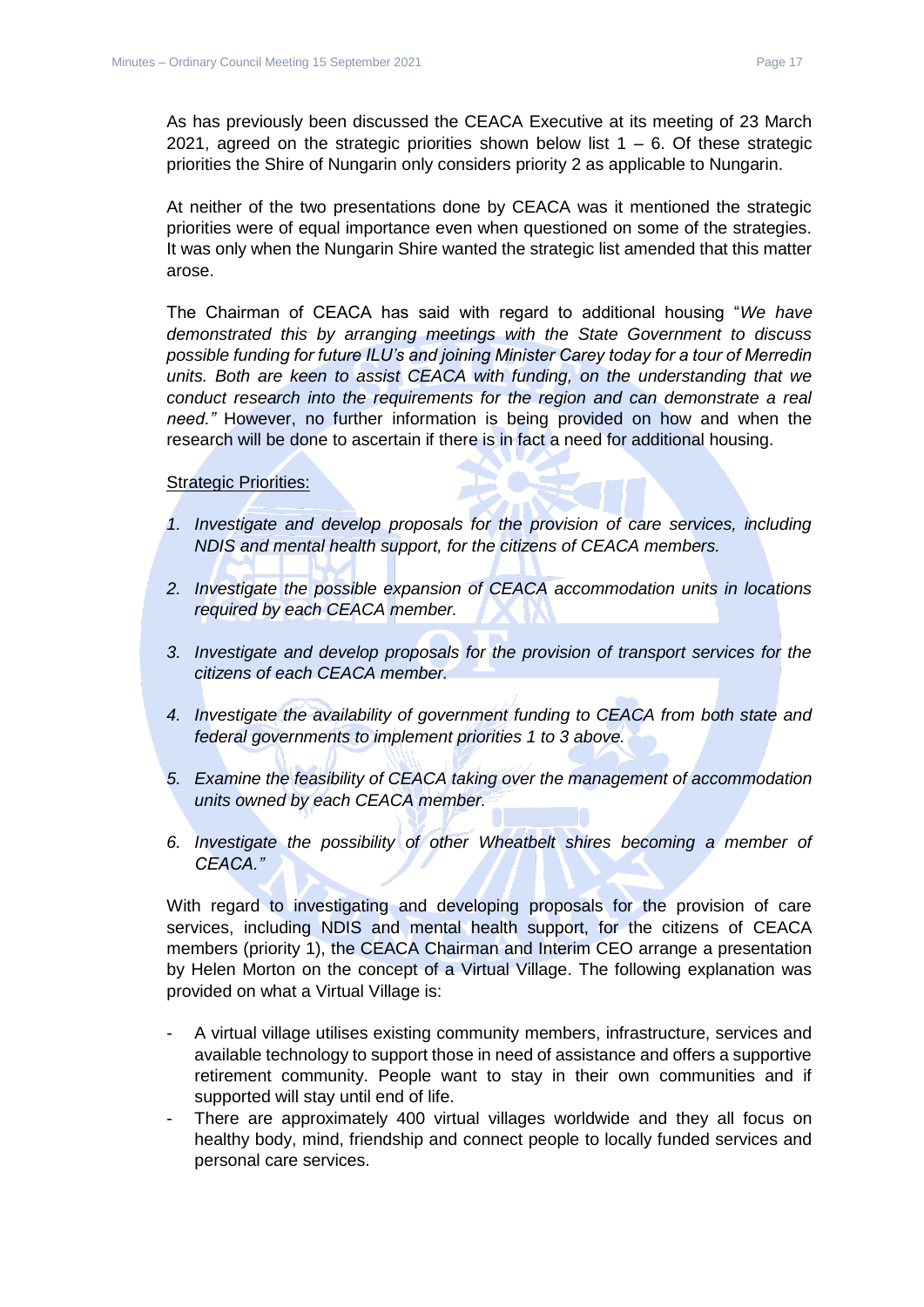- People also want security, connections and safety, which are the main reason why they move into a retirement village. A virtual village environment can provide this and keep them close to family and friends.

A full description of the presentation provided to the CEACA Management Committee is included in the minutes (**ATTACHMENT 8.3A**).

# **SHIRE OF NUNGARIN COMMUNITY STRATEGIC PLAN 2023**

| <b>Focus Area</b> | Social                                                             |  |  |
|-------------------|--------------------------------------------------------------------|--|--|
| <b>Aspiration</b> | Our Shire is healthy and happy, contributing to our progress, with |  |  |
|                   | accessible places and spaces and our transport is well connected   |  |  |
|                   | and safe.                                                          |  |  |
| <b>Objective</b>  | Provide and maintain adequate community services and facilities    |  |  |
|                   | that responds well to the needs of all ages and sectors of the     |  |  |
|                   | community.                                                         |  |  |

# **OTHER STRATEGIC LINKS**

Nil

# **STATUTORY ENVIRONMENT**

Nil

# **SUSTAINABILITY AND RISK CONSIDERATIONS**

**Economic – (Impact on the Economy of the Shire and Region)** Nil

**Social – (Quality of life to community and / or affected land owners)** Nil

#### **Policy Implications** Nil

#### **Risk Management Implications**

| <b>Risk Level</b> | <b>Comment</b>                                                         |
|-------------------|------------------------------------------------------------------------|
| Moderate          | Should Council resolve not to remain a member and CEACA is             |
|                   | successful in obtaining funds to construct additional units, the Shire |
|                   | of Nungarin will not be eligible.                                      |

# **CONSULTATION**

12 April 2021 – Chairman and the Interim Chief Executive Officer addressed Council. 21 July 2021 – Two Executive Committee Members addressed Council.

# **RESOURCE IMPLICATIONS**

#### **Financial**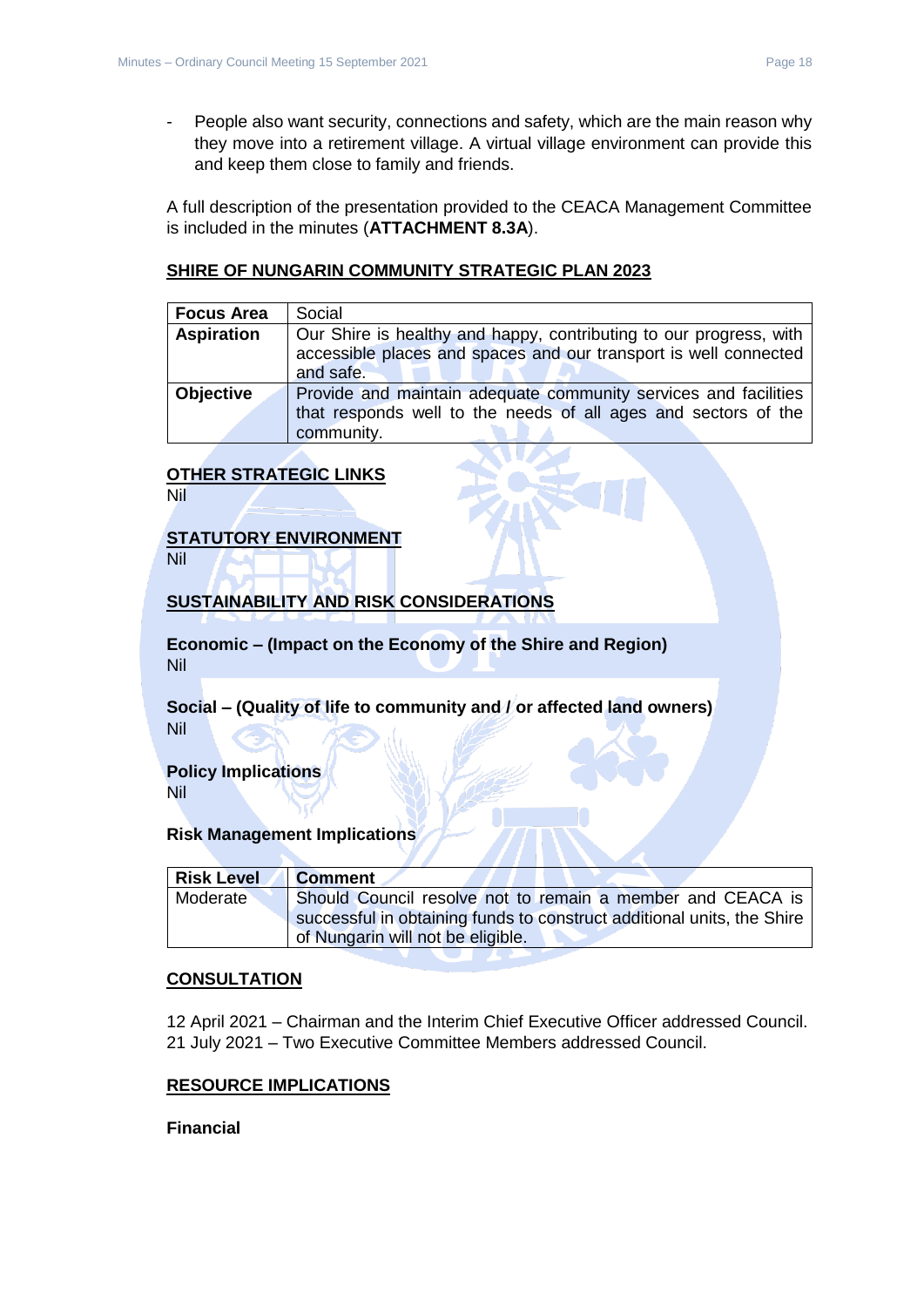The Shire has since the 2016/17 financial year paid a total of \$117,821 membership fees, broken down as indicated below. In addition, the Shire also transferred land to CEACA on which six (6) independent living units could be constructed.

| -              | 16/17 | \$40,000 |
|----------------|-------|----------|
| ۰              | 17/18 | \$14,400 |
| $\blacksquare$ | 18/19 | \$23,421 |
| -              | 19/20 | \$20,000 |
| $\blacksquare$ | 20/21 | \$20,000 |

Considering the financial input of \$117,821 versus the outcome of two (2) residential units estimated to be worth \$400,000 to \$500,000 is considered a worthwhile financial outcome.

#### **Workforce**

Continued attendance by a Shire representative and Chief Executive Officer.

#### **CONCLUSION**

It is considered the original priority of CEACA, being the construction of Independent Living Units was a sound investment of Council funds.

The CEACA Management Committee have indicated the 6 strategic priorities are all of equal importance. The performance against each strategy will be measured by the level of progress against each item. Members will be able to evaluate the progress via written reports and quarterly management meetings.

Nonetheless, the opinion is held that remaining a member would be beneficial if CEACA was able to secure more funding. Although it must be noted, even if additional funding is secured it does not necessarily mean Nungarin will get any additional units.

 $\alpha_{\rm K}$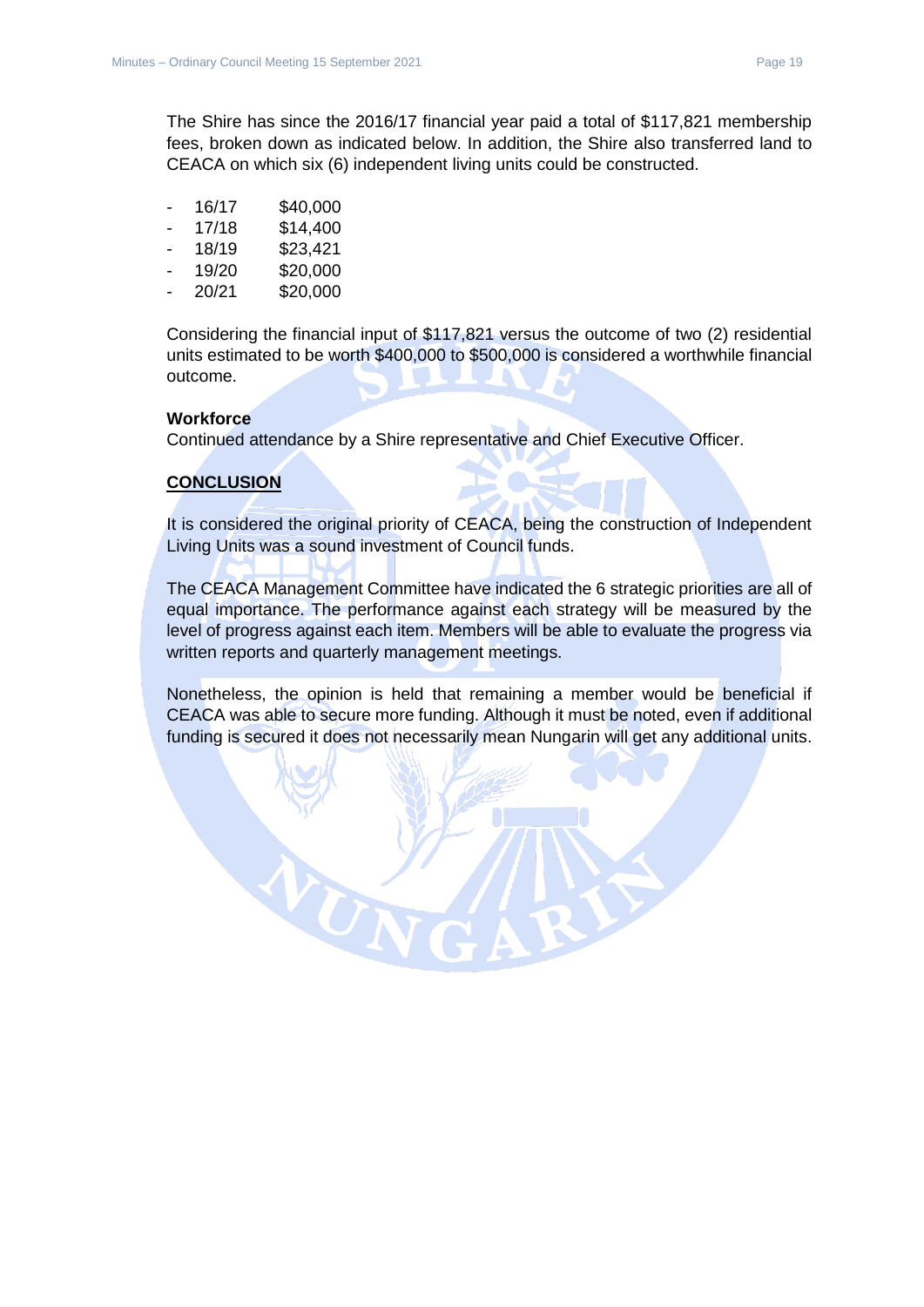#### <span id="page-19-0"></span>**8.4 USE OF SHIRE COMMON SEAL – DEED OF EXTENSION RELATING TO THE MANGOWINE HOMESTEAD**

| File Ref:                       | 41080/111204                          |
|---------------------------------|---------------------------------------|
| <b>Previous Item Ref:</b>       | Nil                                   |
| <b>Applicant:</b>               | Nil                                   |
| <b>Author and Title:</b>        | Leonard Long, Chief Executive Officer |
| <b>Declaration of Interest:</b> | Nil                                   |
| <b>Voting Requirements</b>      | Simple Majority                       |
| <b>Attachment Number:</b>       | Attachment 8.4A - Deed of Extension   |

# **COUNCIL RESOLUTION 6752:**

**That Council Resolves to:**

- **1. Subject the following amendments Authorise the Shire President and the Chief Executive Officer to sign the new lease document between The National Trust of Australia (WA) and the Shire of Nungarin.**
	- **a. Clause 16(a)(iii) A. to be changed from facsimile transmission to electronic mail.**
	- **b. Clause 16(a)(iv) change the reference made to facsimile number to electronic address.**
	- **c. Clause 16(b) change as follows:**

**A notice sent by pre-paid registered post, facsimile or hand delivery is taken to be received on signature of the recipient.** 

- **d. Clause 16(b)(i) to be changed to – in the case of post on signature of receipt from the recipient.**
- **e. Clause 16(b)(ii) change reference made to facsimile to electronic mail**
- **f. Schedule Item 7, insert the words per annum after \$2,796.94**
- **2. Subject to the amendments noted in (1.) above Authorise the use of the Shire of Nungarin Common Seal on the Deed of Extension (lease).**

**Seconded: Cr R Mizia**

**Moved: Cr K Dayman**

**CARRIED 6/0**

# **IN BRIEF**

Council is required to execute the Deed of Extension (Lease) between The National Trust of Australia (WA) and the Shire of Nungarin pertaining to the lease of the Mangowine Homestead **(ATTACHMENT 8.4A).**

# **BACKGROUND**

The initial lease held between The National Trust of Australia (WA) and the Shire expired on 24 May 2021. The lease provided an option to extend the lease by a further five (5) years allowing for a new expiry date of 24 May 2026.

# **REPORT DETAIL**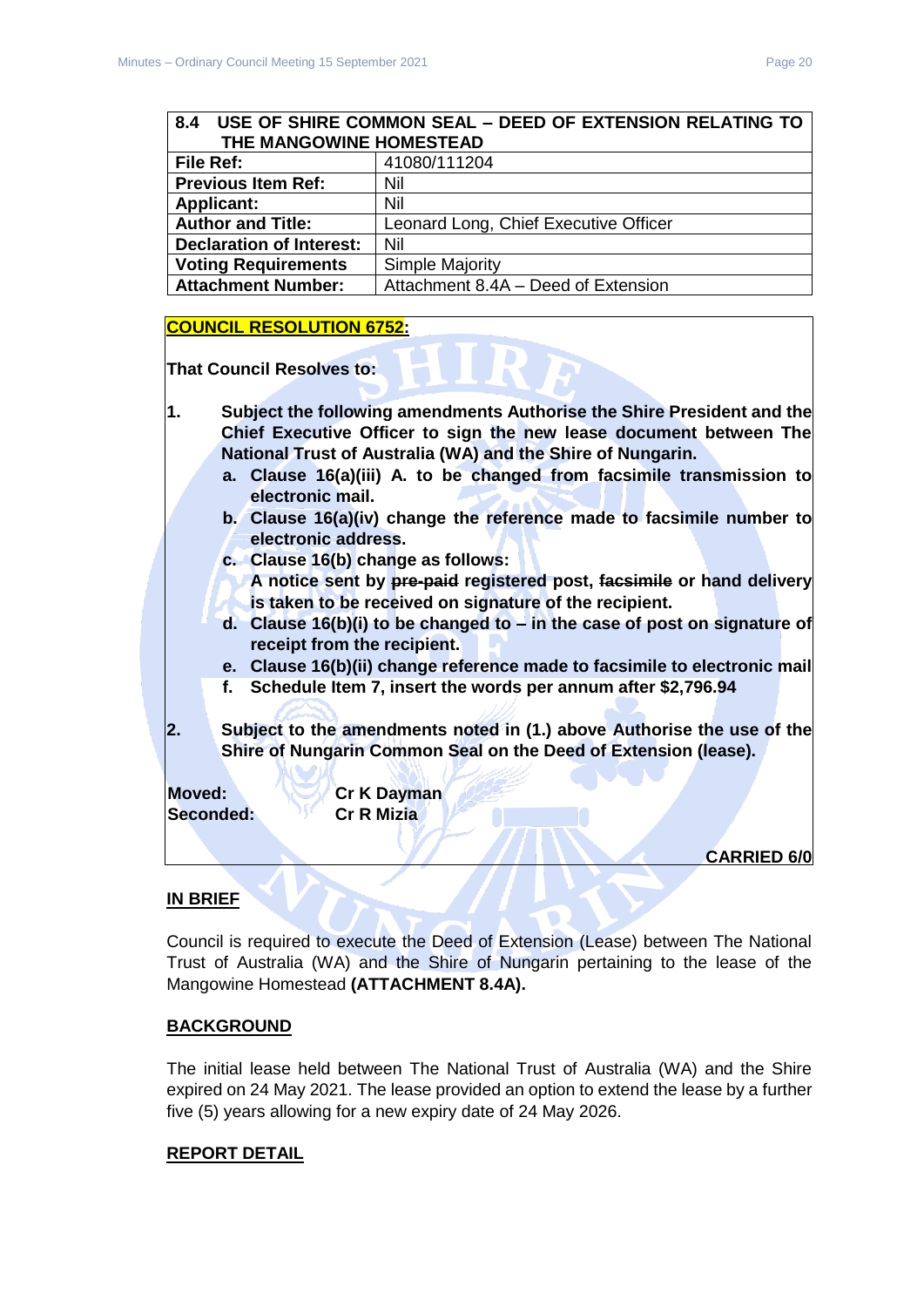The Mangowine Homestead is a major tourist attraction for the Shire, in addition is the location where the Mangowine Concert is held on an annual basis.

# **SHIRE OF NUNGARIN COMMUNITY STRATEGIC PLAN 2023**

| <b>Focus Area</b> | Civic Leadership                                                   |  |
|-------------------|--------------------------------------------------------------------|--|
| <b>Aspiration</b> | A strong local democracy with an actively engaged community and    |  |
|                   | effective partnerships.                                            |  |
| <b>Objective</b>  | 1. Commit to the provision of essential and non-essential services |  |
|                   | in the community.                                                  |  |

#### **OTHER STRATEGIC LINKS**

Nil

#### **STATUTORY ENVIRONMENT**

Nil

#### **SUSTAINABILITY AND RISK CONSIDERATIONS**

#### *Economic - (Impact on the Economy of the Shire and Region)*

The extension of the Mangowine Homestead lease will continue to attract tourists to the Shire thereby contributing to its economy.

#### *Social - (Quality of life to community and/or affected landowners)*

In addition to being a well-known tourist attraction, the annual Mangowine Concert is also held at the Mangowine Homestead which provides an attraction for the local community to enjoy.

#### *Policy Implications*

Nil

#### **Risk Management Implications**

| <b>Risk Level</b> | <b>Comment</b>                                                         |
|-------------------|------------------------------------------------------------------------|
| <b>High</b>       | Not renewing the lease will result in the loss of an important tourist |
|                   | I attraction and venue to host the Mangowine Concert.                  |
|                   |                                                                        |

# **CONSULTATION**

Nil

#### **RESOURCE IMPLICATIONS**

#### **Financial**

The lease payment of \$2,796.94 is payable, and is subject to an annual CPI increase. The approved 2021/22 financial budget has made provision for the required payment.

#### **Workforce**

Nil

# **CONCLUSION**

Mangowine Homestead is an important tourist attraction in the Shire and attracts hundreds of tourists on an annual basis. In addition to the annual tourists the annual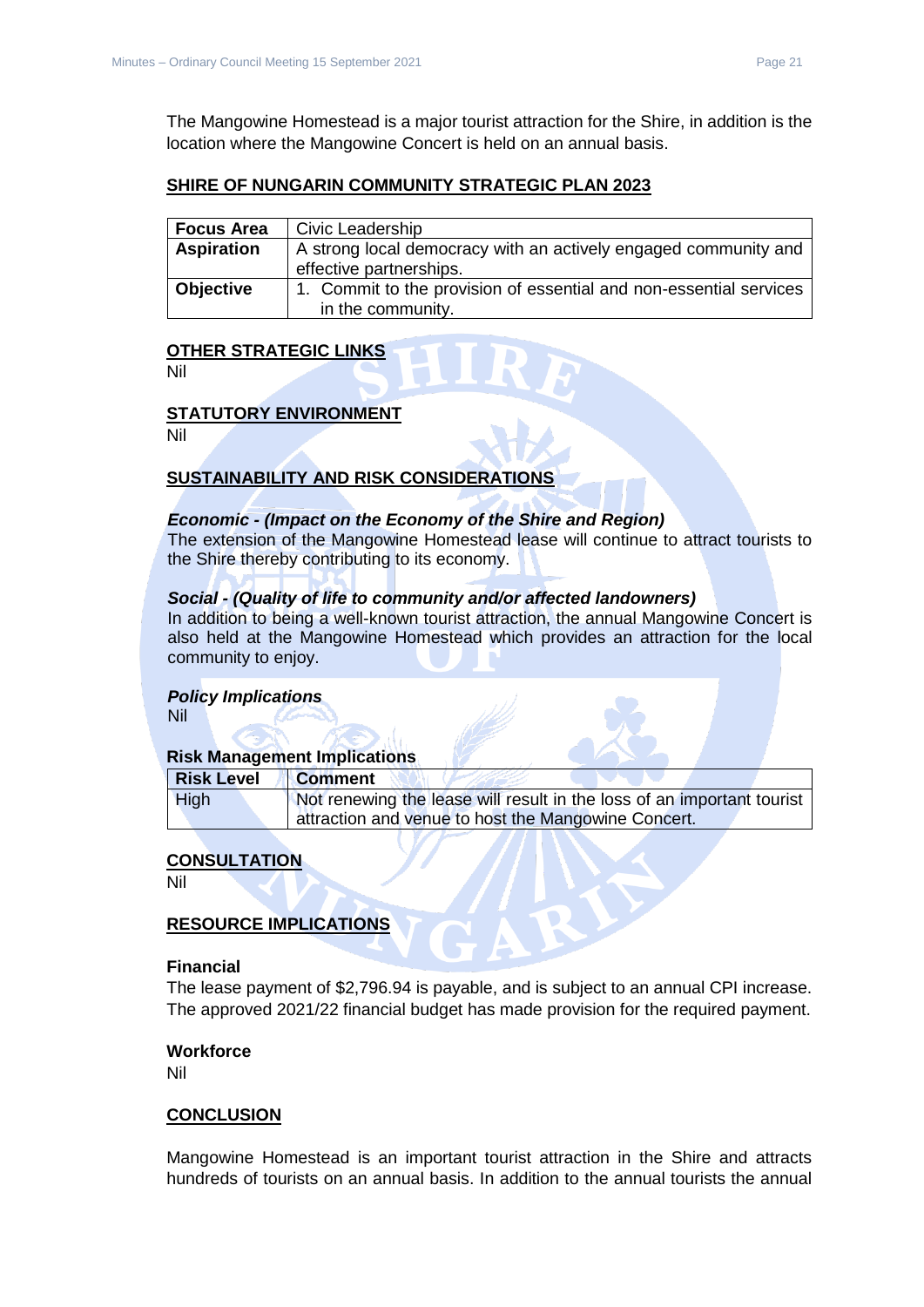Retaining the lease for the homestead will have an economic benefit to the shire.

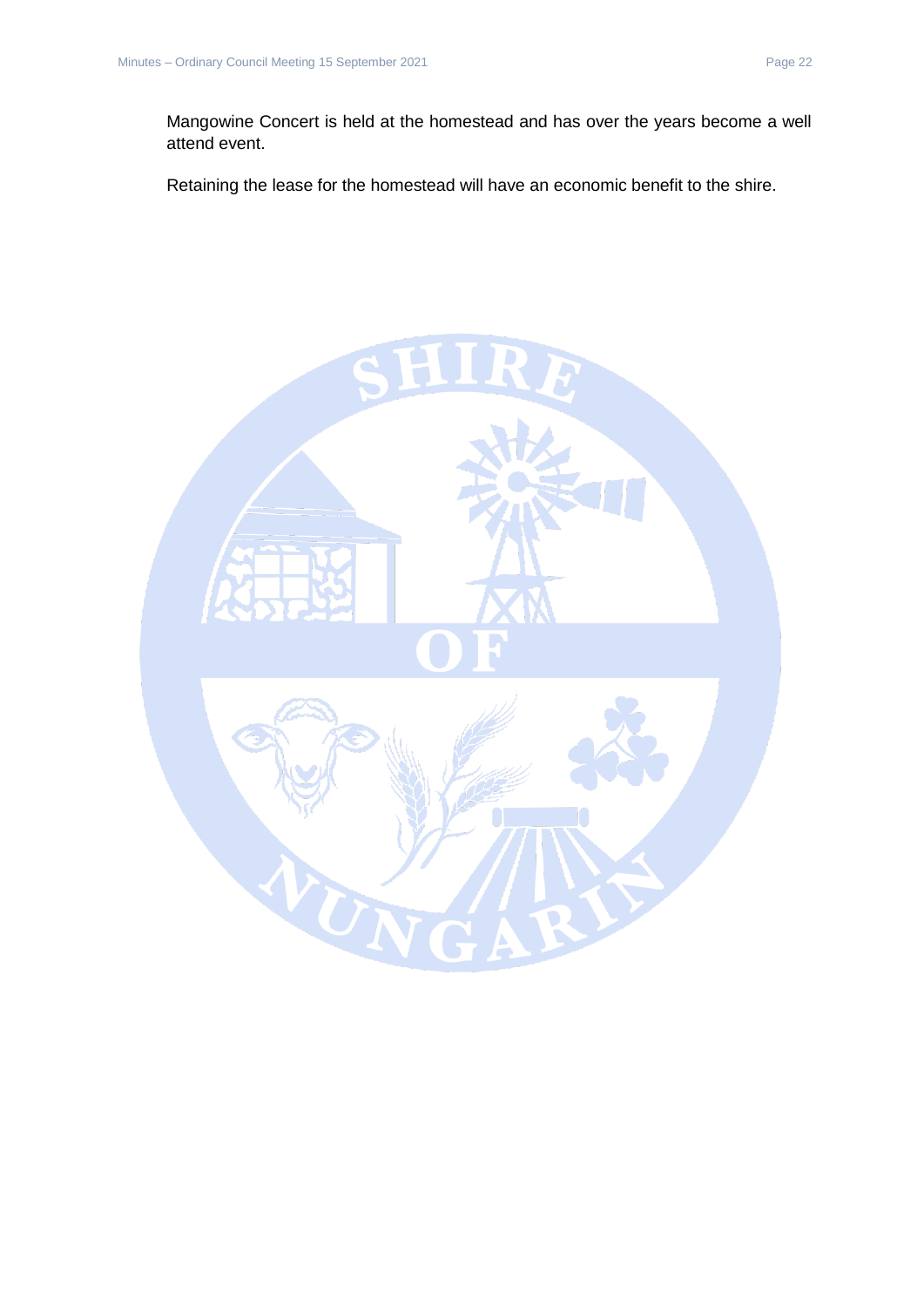- Cr Coumbe Affecting Impartiality Item 8.5 Support for Mangowine Concert being the Chairman of Mangowine Concert Committee.

<span id="page-22-0"></span>

| 8.5 COUNCIL SUPPORT FOR MANGOWINE CONCERT |                                               |
|-------------------------------------------|-----------------------------------------------|
| <b>File Ref:</b>                          | 41080/111204                                  |
| <b>Previous Item Ref:</b>                 | Nil                                           |
| <b>Applicant:</b>                         | Nil                                           |
| <b>Author and Title:</b>                  | Leonard Long, Chief Executive Officer         |
| <b>Declaration of Interest:</b>           | Nil                                           |
| <b>Voting Requirements</b>                | <b>Simple Majority</b>                        |
| <b>Attachment Number:</b>                 | Attachment 8.5A - Mangowine Committee Request |

#### **COUNCIL RESOLUTION 6753:**

**That Council Resolves to:**

- **1. Approve the request from the Mangowine Concert Committee to:**
	- **a. Host the annual Mangowine Concert at the Mangowine Homestead on 2 October 2021.**
	- **b. Waive the fee for the hire of the community bus for the event.**
	- **c. Waive the fee for the Shire to print the program for the event, subject to the program being received by the Administration by no later than 20 September 2021.**
	- **d. Waive the hire fee for the use of the Blue Room at the recreation centre by the Curtin Volunteers.**
	- **e. Pay a maximum of \$300 towards meals for the Curtin Volunteers.**
- **2. Advise the Mangowine Concert Committee that a refundable bond of \$300 is payable prior to the event.**
- **3. Request the Mangowine Concert Committee to recognise the Shire of Nungarin as a sponsor of the event on all advertising material.**

**Moved: Cr RE O'Connell Seconded: Cr R Mizia**

**CARRIED 6/0**

# **IN BRIEF**

Council is requested to consider waiving fees associated with hiring Council facilities and Community bus required to host the annual Mangowine Music Festival.

#### **BACKGROUND**

A request has been received from the Mangowine Concert Committee to waive certain fees contained in the approved fees and charges and to contribute financially towards the meals required for the volunteers.

#### **REPORT DETAIL**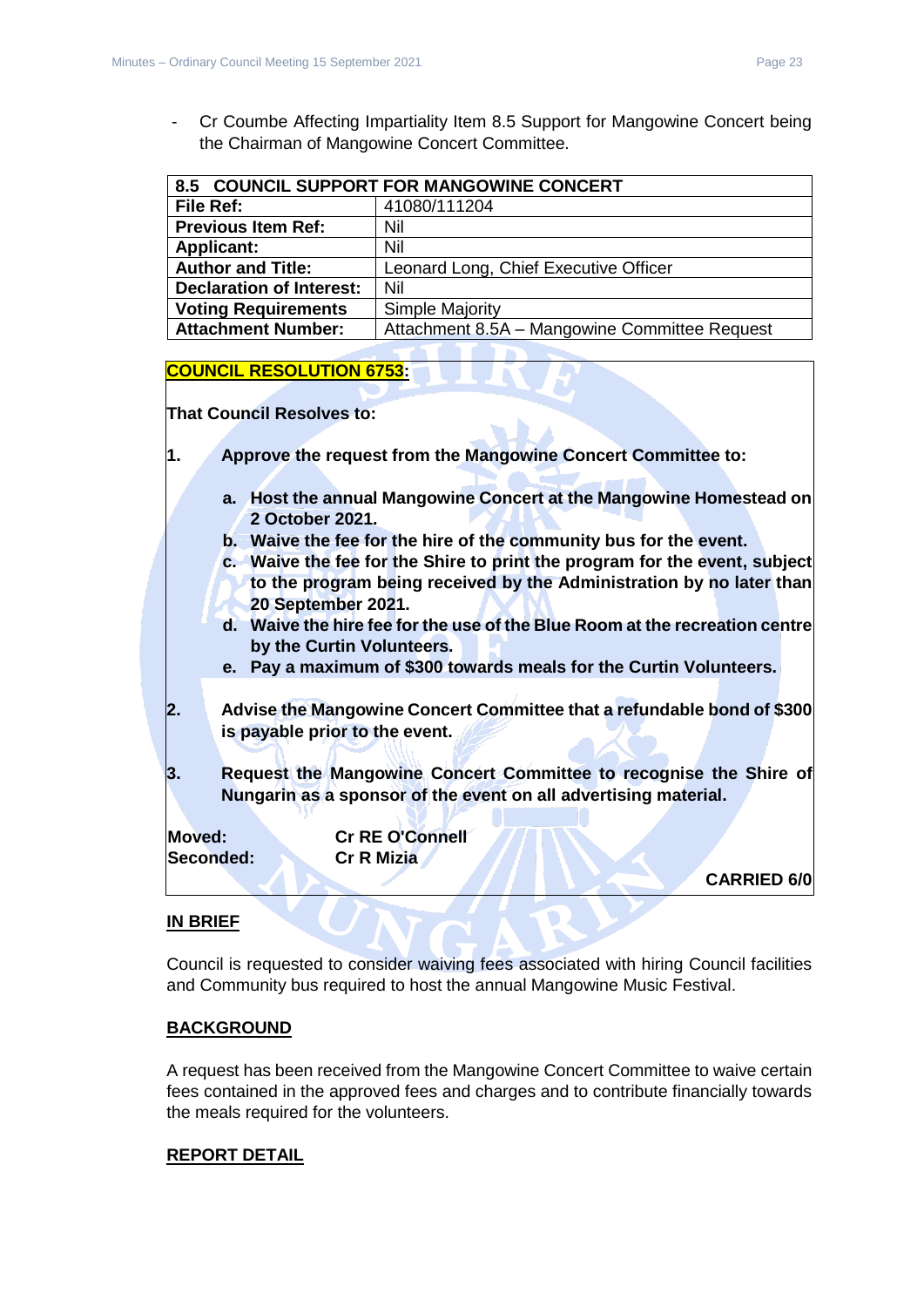The Mangowine music festival is a well know event throughout the regional area as well as the Perth Metropolitan area. The event attracts hundreds of patrons to Nungarin and provides a strong economic boost to the town.

The cost of hosting such an event is considerably high and can only be hosted through sponsorships.

It is considered important for the Council to support events such as the Mangowine Music Festival through the waiver of fees. However, Officers do not support the waiver of any bonds due to the potential of damage to the facility and equipment, as the bonds will be refunded should the facility and equipment be returned without any damage.

# **SHIRE OF NUNGARIN COMMUNITY STRATEGIC PLAN 2023**

| <b>Focus Area</b> | Social                                                             |
|-------------------|--------------------------------------------------------------------|
| <b>Aspiration</b> | Our Shire is healthy and happy, contributing to our progress, with |
|                   | accessible places and spaces and our transport is well connected   |
|                   | and safe.                                                          |
| <b>Objective</b>  | Plan and deliver sport and recreation, public and community        |
|                   | events.                                                            |

# **OTHER STRATEGIC LINKS**

Nil

# **STATUTORY ENVIRONMENT**

Nil

# **SUSTAINABILITY AND RISK CONSIDERATIONS**

# *Economic - (Impact on the Economy of the Shire and Region)*

The economy of the Shire will benefit from the event, due to the number of people the event attracts to town who are likely to spend money in town.

# *Social - (Quality of life to community and/or affected landowners)*

Due to the relative remote location of Nungarin an event such as being proposed will provide both the immediate community as well as the surrounding community an additional social event to attend.

#### *Policy Implications*

Nil

#### **Risk Management Implications**

| <b>Risk Level</b> | <b>Comment</b>                                                    |
|-------------------|-------------------------------------------------------------------|
| Moderate          | Events as proposed could attract large numbers of people. Waiving |
|                   | the bond is considered a risk due to potential damage.            |

#### **CONSULTATION**

Nil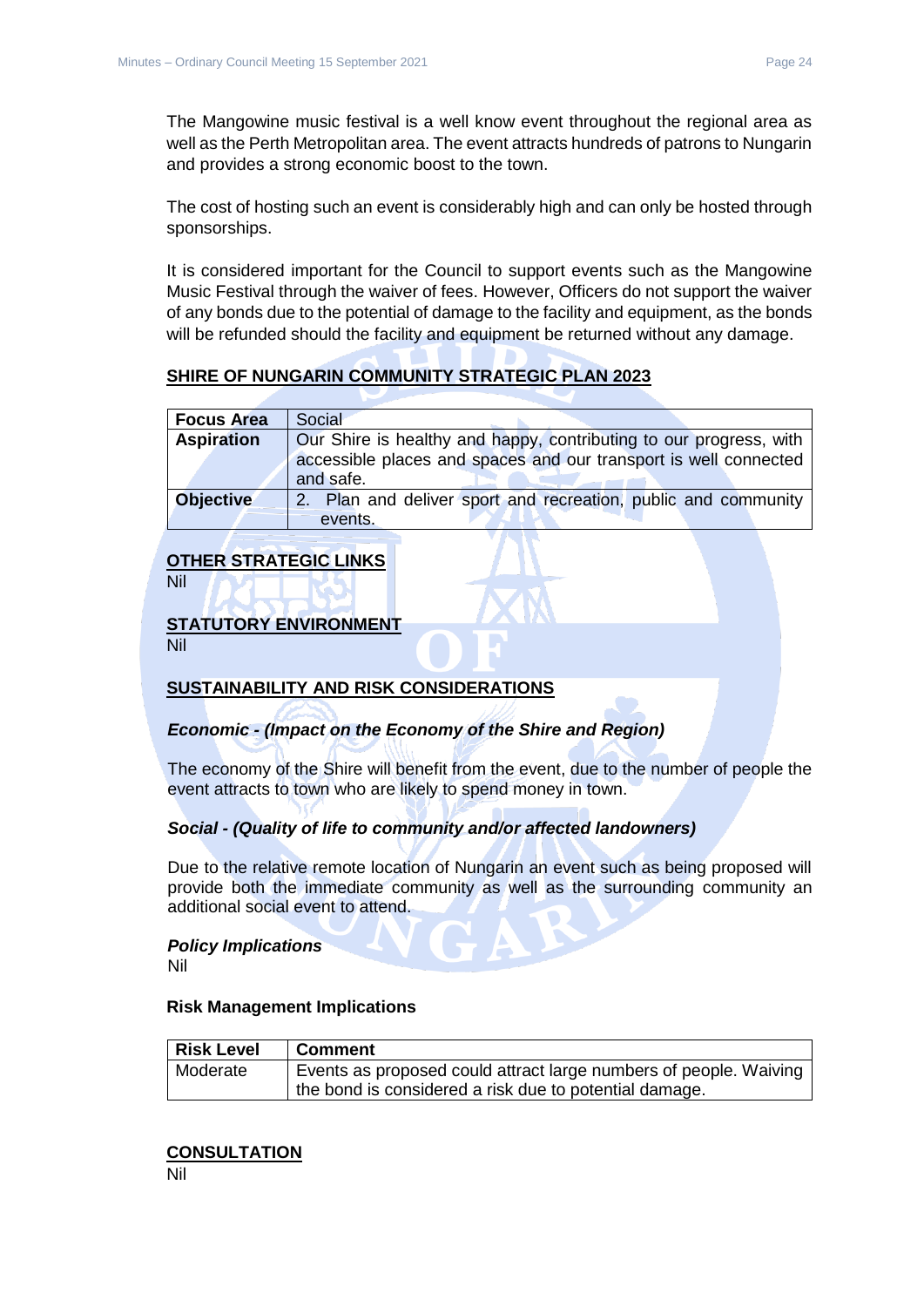# **RESOURCE IMPLICATIONS**

#### **Financial**

The cost to Council is estimated to be \$531, with the bonds payable being \$300 (\$200 – Community Bus & \$100 Facility).

# **Workforce**

Nil

#### **CONCLUSION**

The Mangowine Music Festival is entrenched into the events calendar for the region as well as the Perth Metropolitan area. The event showcases the Shire of Nungarin and is a large economic contributor.

**SER**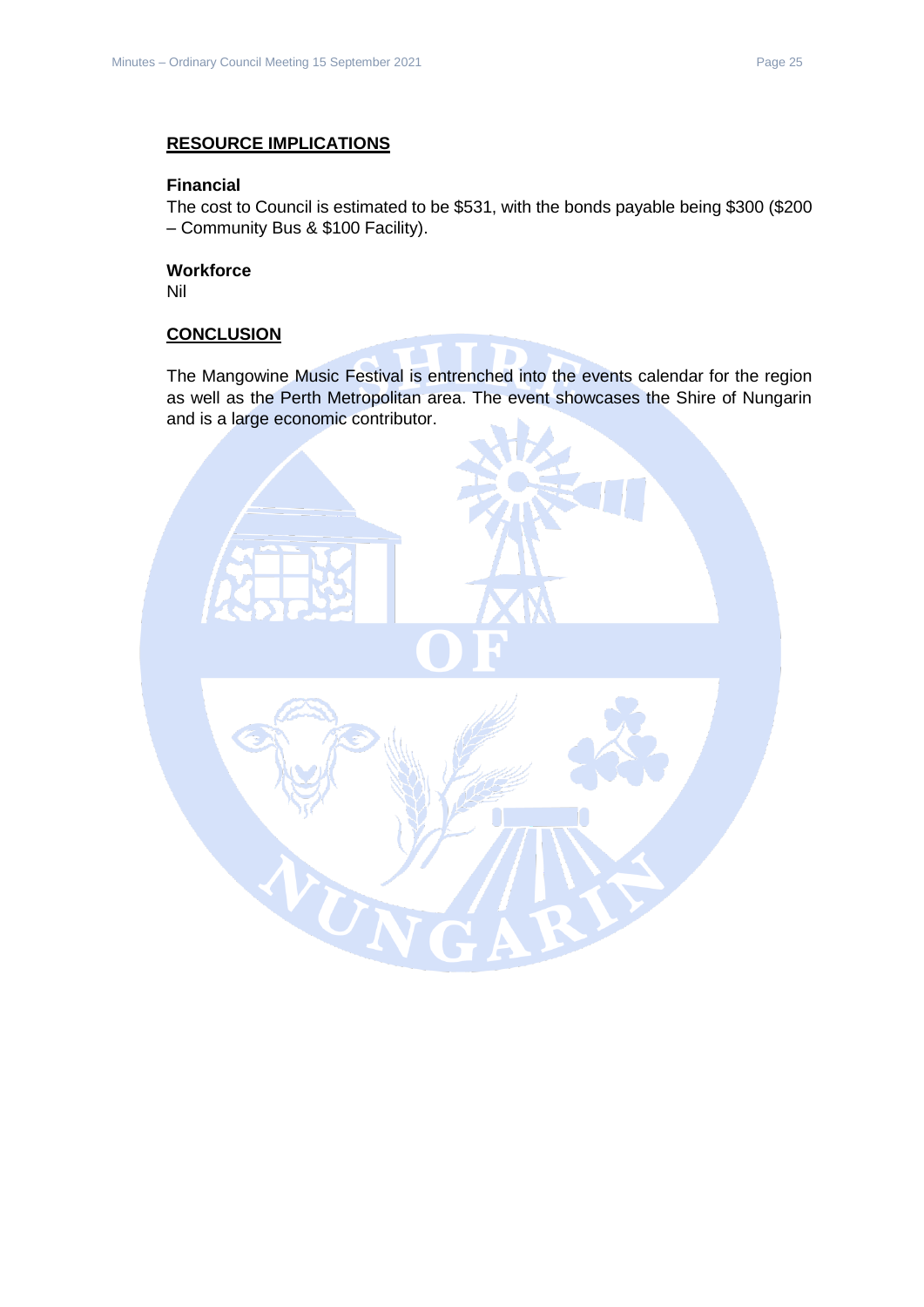<span id="page-25-0"></span>

| 8.6<br><b>LISTING OF PAYMENTS FOR THE MONTH OF AUGUST 2021</b> |                                              |  |
|----------------------------------------------------------------|----------------------------------------------|--|
| File Ref:                                                      | 161001                                       |  |
| <b>Previous Item Ref:</b>                                      | Nil                                          |  |
| <b>Applicant:</b>                                              | Nil                                          |  |
| <b>Author and Title:</b>                                       | Vanessa Seward, Customer Service and Records |  |
|                                                                | Officer                                      |  |
| <b>Declaration of Interest:</b>                                | Nil                                          |  |
| <b>Voting Requirements</b>                                     | Simple Majority                              |  |
| <b>Attachment Number:</b>                                      | Attachment 8.6A - Payment List               |  |

#### **COUNCIL RESOLUTION 6754:**



The purpose of this report is to present the listing of payments made from the Shire's Municipal and Trust funds throughout the month of August 2021.

# **BACKGROUND**

The attached appendix lists the payments from Council Municipal and Trust funds for the month applicable as per requirements of the *Local Government Act 1995* and the *Local Government (Financial Management) Regulations 1996*.

As per Regulation 13 of the *Local Government (Financial Management) Regulations 1996* the following information is required to be presented to Council.

- The Payee's name.
- The amount of the payment.
- The date of the Payment; and
- Sufficient information to identify the transaction.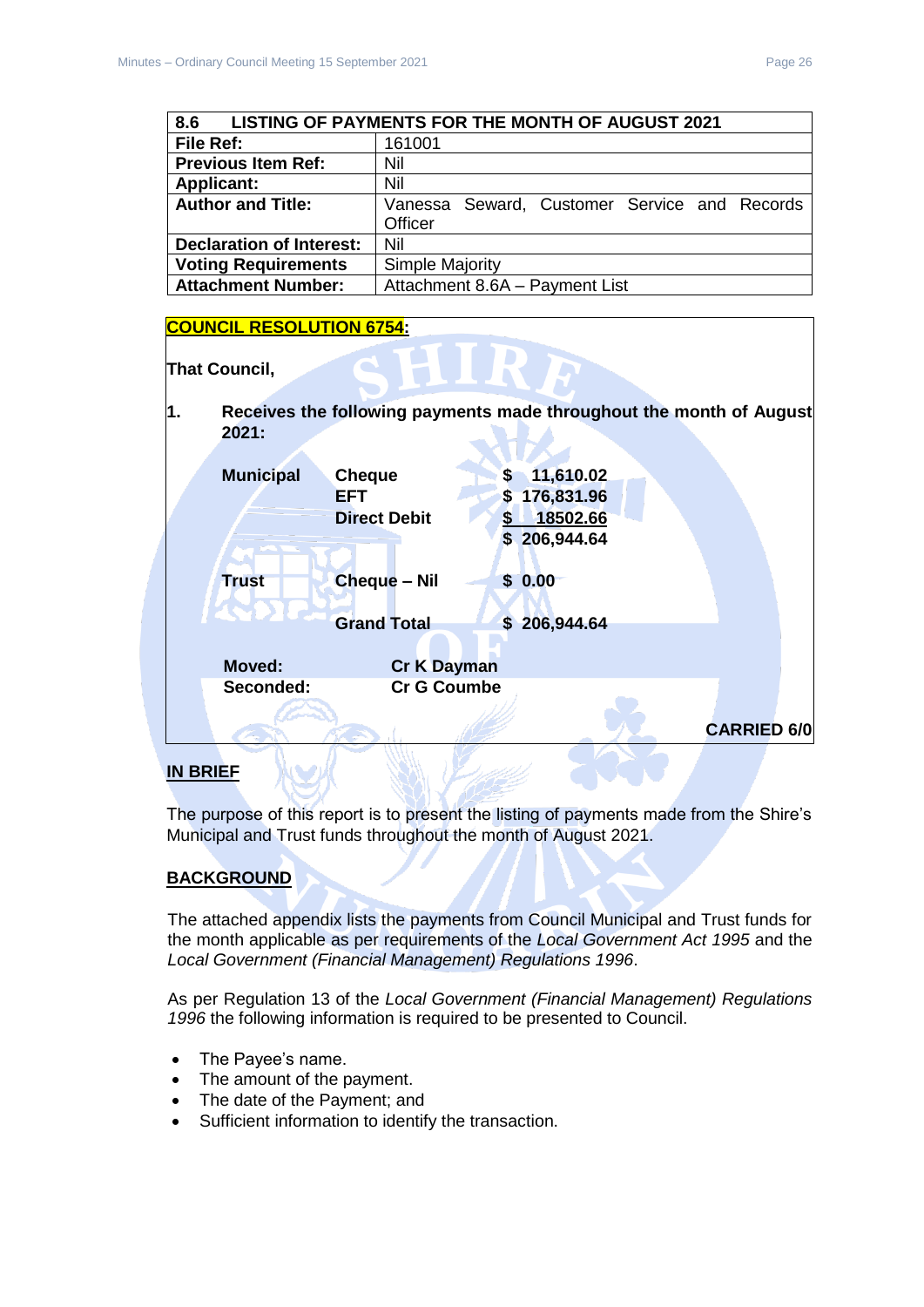#### **REPORT DETAIL**

As Council has delegated authority to the Chief Executive Officer to execute payments from the municipal fund and the trust fund a list of accounts paid are required to be submitted to Council showing the prescribe information.

#### **SHIRE OF NUNGARIN COMMUNITY STRATEGIC PLAN 2023**

| <b>Focus Area</b> | Civic Leadership                                                                          |
|-------------------|-------------------------------------------------------------------------------------------|
| <b>Aspiration</b> | A strong local democracy with an actively engaged community and<br>effective partnership. |
| Objective         | Annually review compliance methods.<br>16.7                                               |

#### **OTHER STRATEGIC LINKS**

Nil

# **STATUTORY ENVIRONMENT**

As per Regulation 13 of the *Local Government (Financial Management) Regulations 1996* the following is required;

- *(1) If the local government has delegated to the CEO the exercise of its power to make payments from the municipal fund or the trust fund, a list of accounts paid by the CEO is to be prepared each month showing for each account paid since the last such list was prepared* 
	- *(a) the payee's name;*
	- *(b) the amount of the payment;*
	- *(c) the date of the payment; and*
	- *(d) sufficient information to identify the transaction.*
- *(2) A list of accounts for approval to be paid is to be prepared each month showing (a) for each account which requires council authorisation in that month* 
	- *(i) the payee's name;*
	- *(ii) the amount of the payment; and*
	- *(iii) sufficient information to identify the transaction.*
	- *(b) the date of the meeting of the council to which the list is to be presented.*
- *(3) A list prepared under sub regulation (1) or (2) is to be —*
	- *(a) presented to the council at the next ordinary meeting of the council after the list is prepared; and*
	- *(b) recorded in the minutes of that meeting.*

#### **SUSTAINABILITY AND RISK CONSIDERATIONS**

**Economic – (Impact on the Economy of the Shire and Region)** Nil

**Social – (Quality of life to community and / or affected land owners)** Nil

**Policy Implications** Nil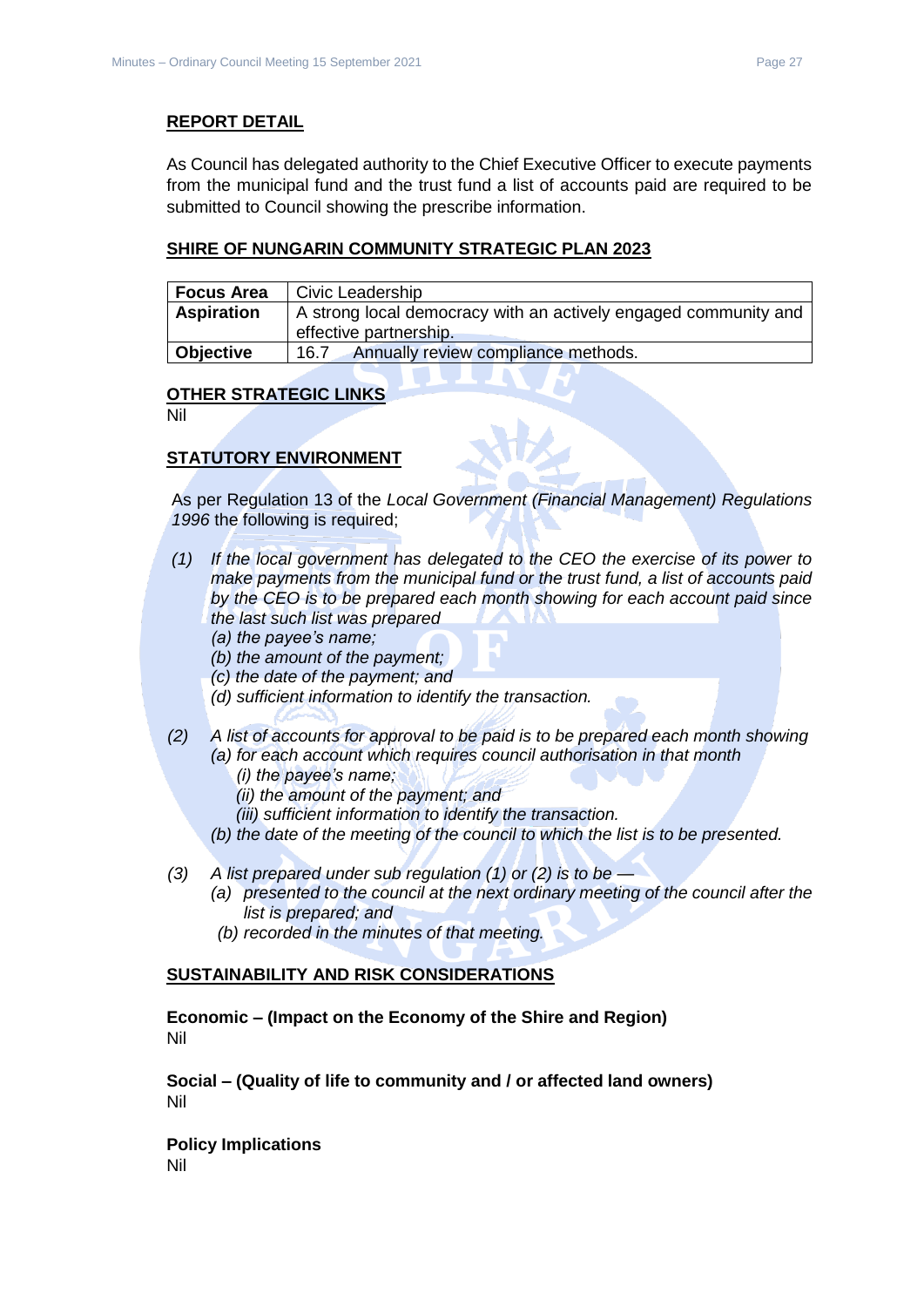#### **Risk Management Implications**

| <b>Comment</b>                                                                                                                                                                                                                                                                                              |
|-------------------------------------------------------------------------------------------------------------------------------------------------------------------------------------------------------------------------------------------------------------------------------------------------------------|
| If the required information is not presented to Council in accordance<br>with the Local Government (Financial Management) Regulation<br>1996 it may result in a qualified audit report and an unclean<br>compliance return submitted to the Department of Local<br>Government, Sport & Cultural Industries. |
|                                                                                                                                                                                                                                                                                                             |

# **CONSULTATION**

Nil

# **RESOURCE IMPLICATIONS**

**Financial**

Nil

**Workforce** Nil

# **OPTIONS**

Council has the option of:

1. Accepting the officer's recommendation.

WUT

2. Amend the officer's recommendation and provide reasons.

# **CONCLUSION**

The listing of payments as per the attached **Appendix 8.6A** – Payment List, is a true reflection of the expenditure from the Municipal and Trust Fund accounts for the month of August 2021.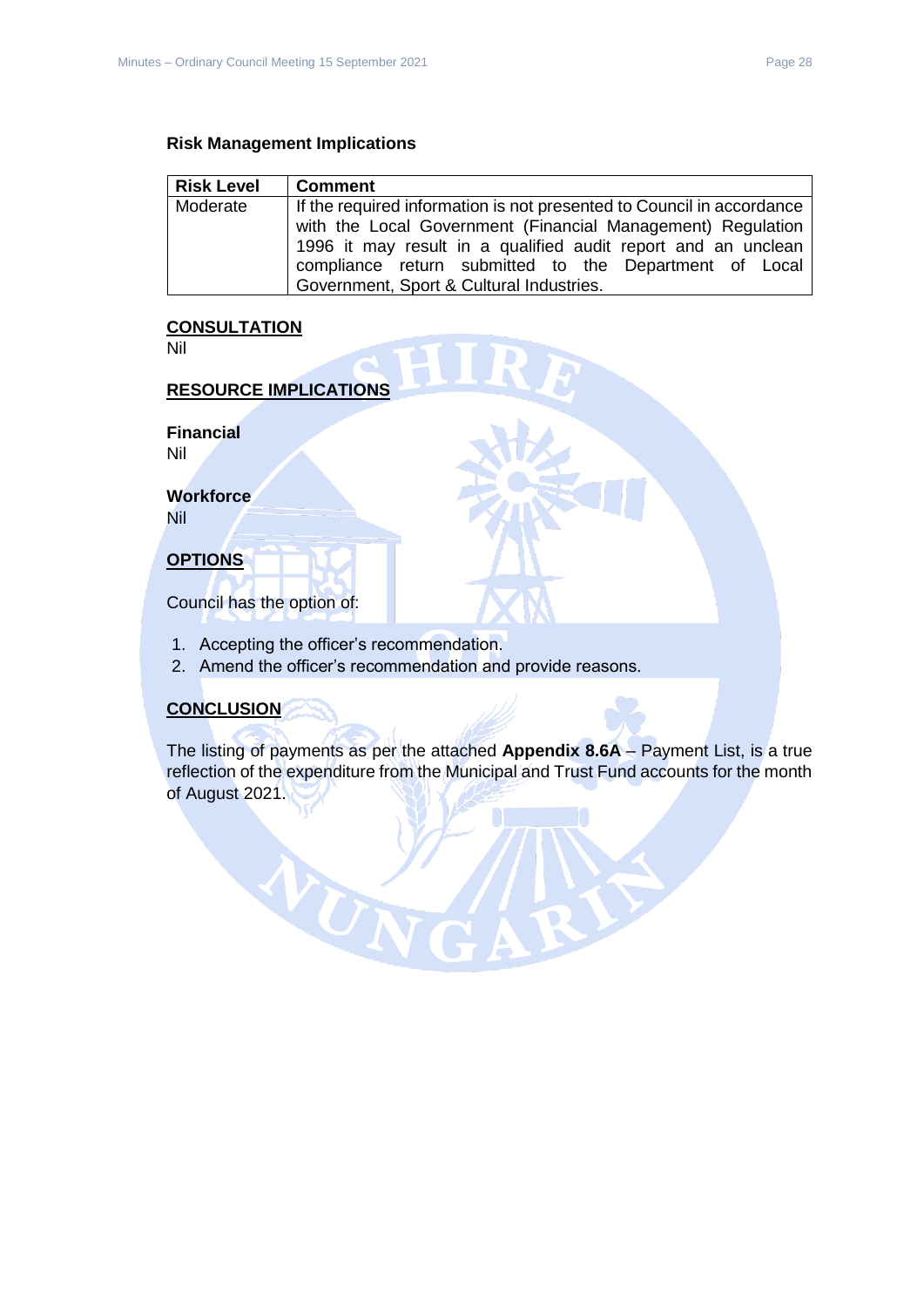#### <span id="page-28-0"></span>**8.7 MONTHLY STATEMENT OF FINANCIAL ACTIVITY FOR THE PERIOD ENDING 31 AUGUST 2021**

|                                 | -----------------------               |  |
|---------------------------------|---------------------------------------|--|
| File Ref:                       | 1/1 Annual Statements                 |  |
| <b>Previous Item Ref:</b>       | Nil                                   |  |
| <b>Applicant:</b>               | Nil                                   |  |
| <b>Author and Title:</b>        | Leonard Long, Chief Executive Officer |  |
|                                 | Darren Long, Financial Consultant     |  |
| <b>Declaration of Interest:</b> | Nil                                   |  |
| <b>Voting Requirements</b>      | <b>Simple Majority</b>                |  |
| <b>Attachment Number:</b>       | Attachment 8.7A - Monthly Statement   |  |

# **COUNCIL RESOLUTION 6755:**

#### **That Council:**

**1. Receives the monthly financial activity statement for the period ending 31 August 2021.**

**Moved: Cr R Mizia**

**Seconded: Cr G Coumbe**

**CARRIED 6/0**

# **IN BRIEF**

The purpose of this report is to present the financial position of Council as at the reporting date as per requirements of the *Local Government Act 1995* and the *Local Government (Financial Management) Regulation 1996.*

# **BACKGROUND**

The *Local Government Act 1995* in conjunction with regulation 34(1) of the *Local Government (Financial Management) Regulations 1996* requires a monthly Statement of Financial Activity to be presented to Council detailing the prescribed information within 2 months after the end of the month to which the statement relates.

# **REPORT DETAIL**

The Shire prepares the monthly financial statements in the statutory format along with other supplementary financial reports consisting of:

- (a) Statement of Comprehensive Income by Function/Program;
- (b) Statement of Comprehensive Income by Nature/Type;
- (c) Statement of Financial Activity;
- (d) Summary of Net Current Asset Position;
- (e) Statement of Explanation of Material Variances;
- (f) Statement of Financial Position;
- (g) Statement of Cash Flows;
- (h) Detailed Operating and Non-Operating Schedules;
- (i) Statement of Cash Back Reserves;
- (j) Loan Borrowings Statement; and
- (k) Trust Statement.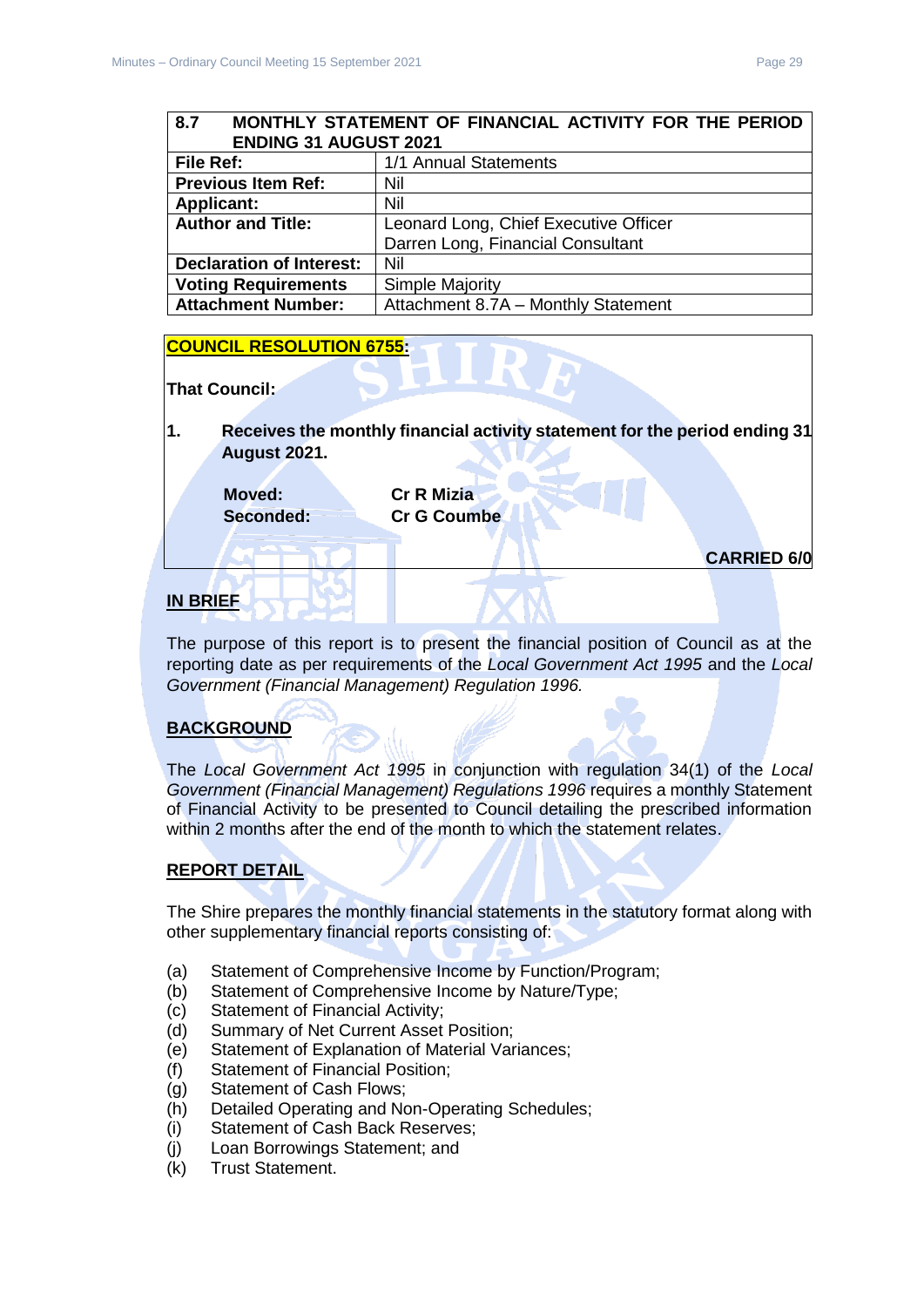# **MATERIAL VARIANCE COMMENTARY ON YEAR TO DATE**

Regulation 34 of the *Local Government (Financial Management) Regulations 1996*  require local governments to prepare annual budget estimates and month by month budget estimates so that comparatives can be made to Year to Date (YTD) Actual amounts of expenditure, revenue and income. Attached to this report is a copy of the month by month cumulative budget estimates, set out in the Statement of Financial Activity format.

As the 2021-22 budget was only adopted at the end of August 2021, no comparatives are provided for this month's reporting.

The Statement of Financial Activity as at 31 August 2021 shows a closing surplus of \$1,913,901.

# **SHIRE OF NUNGARIN COMMUNITY STRATEGIC PLAN 2023**

| <b>Focus Area</b> | Civic Leadership                                                                          |
|-------------------|-------------------------------------------------------------------------------------------|
| <b>Aspiration</b> | A strong local democracy with an actively engaged community and<br>effective partnership. |
| <b>Objective</b>  | Annually review compliance methods.<br>$-16.7$                                            |

# **OTHER STRATEGIC LINKS**

Shire of Nungarin 2021/22 Annual Budget

# **STATUTORY ENVIRONMENT**

Section 6.4 of the *Local Government Act 1995* and Regulation 34 of the *Local Government (Finance) Regulations 1996*.

*Local Government (Financial Management) Regulations 1996*: Regulation 34 states:

- (1) A local government is to prepare each month a statement of financial activity reporting on the sources and applications of funds, as set out in the annual budget under regulation 22(1)(d) for that month in the following detail:
	- (a) annual budget estimates, taking into account any expenditure incurred for an additional purpose under section 6.8(1)(b) or (c);
	- (b) budget estimates to the end of month to which the statement relates;
	- (c) actual amounts of expenditure, revenue and income to the end of the month to which the statement relates;
	- (d) material variances between the comparable amounts referred to in paragraphs (b) and (c);
	- (e) the net current assets at the end of the month to which the statement relates.

Sub regulations 2, 3, 4, 5, and 6 prescribe further details of information to be included in the monthly statement of financial activity.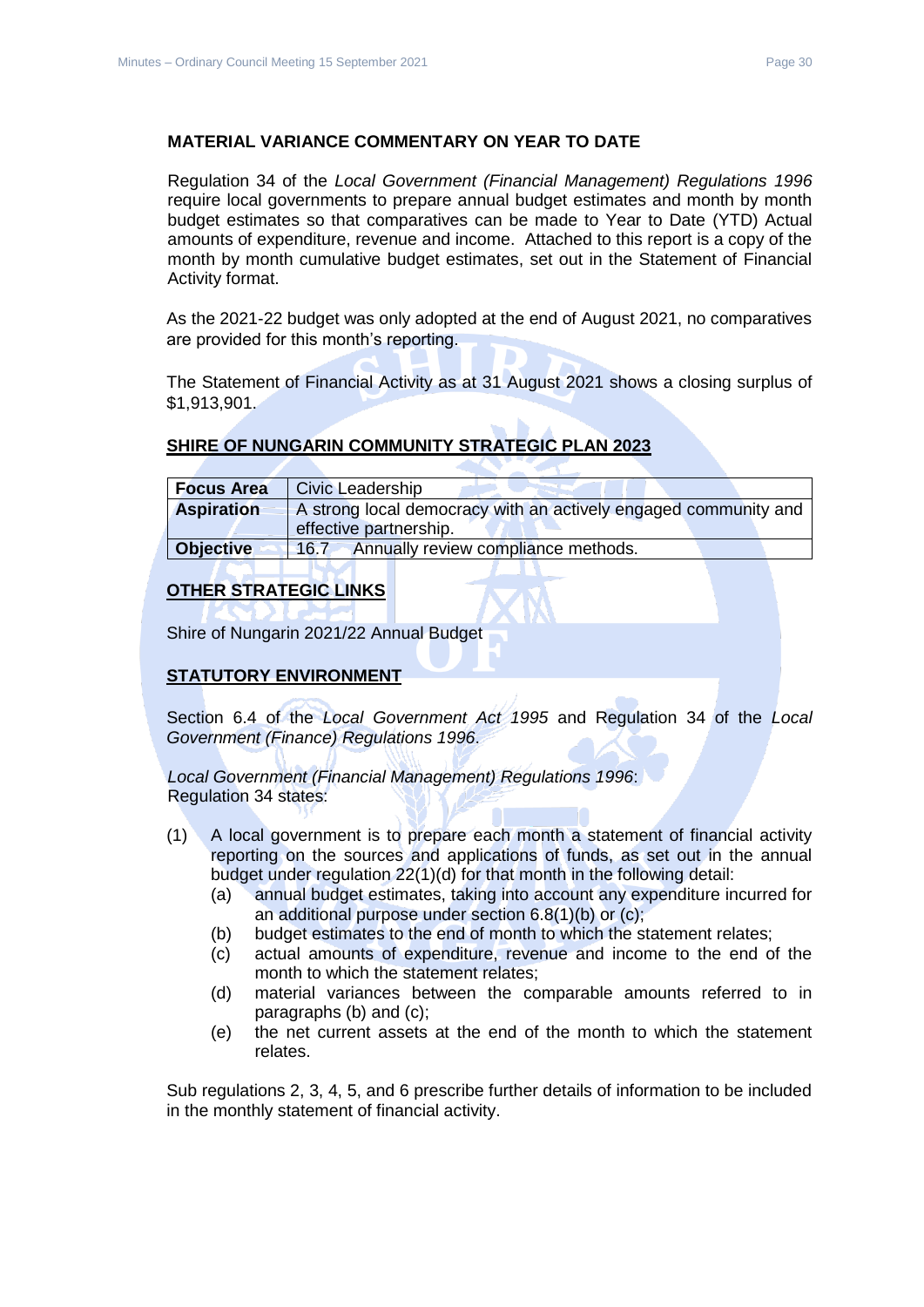# **SUSTAINABILITY AND RISK CONSIDERATIONS**

**Economic – (Impact on the Economy of the Shire and Region)** Nil

**Social – (Quality of life to community and / or affected land owners)** Nil

**Policy Implications**

Nil

# **Risk Management Implications**

| <b>Risk Level</b> | <b>Comment</b>                                                                                            |
|-------------------|-----------------------------------------------------------------------------------------------------------|
| Medium            | Inadequate financial performance monitoring could lead to                                                 |
|                   | over/under budget expenditure which could affect council's financial<br>position and/or financial ratios. |

#### **CONSULTATION**

Shires Financial Consultant

# **RESOURCE IMPLICATIONS**

**Financial** Nil

**Workforce** Nil

**OPTIONS**

Council has the option of:

- 1. Accepting the officer's recommendation.
- 2. Amend the officer's recommendation and provide reasons.

# **CONCLUSION**

The financial activity statement provides current status of the Shires financial position and is required in accordance with the *Local Government Act* 6.4 and *Local Government (Financial Management) Regulations 1996, r.*34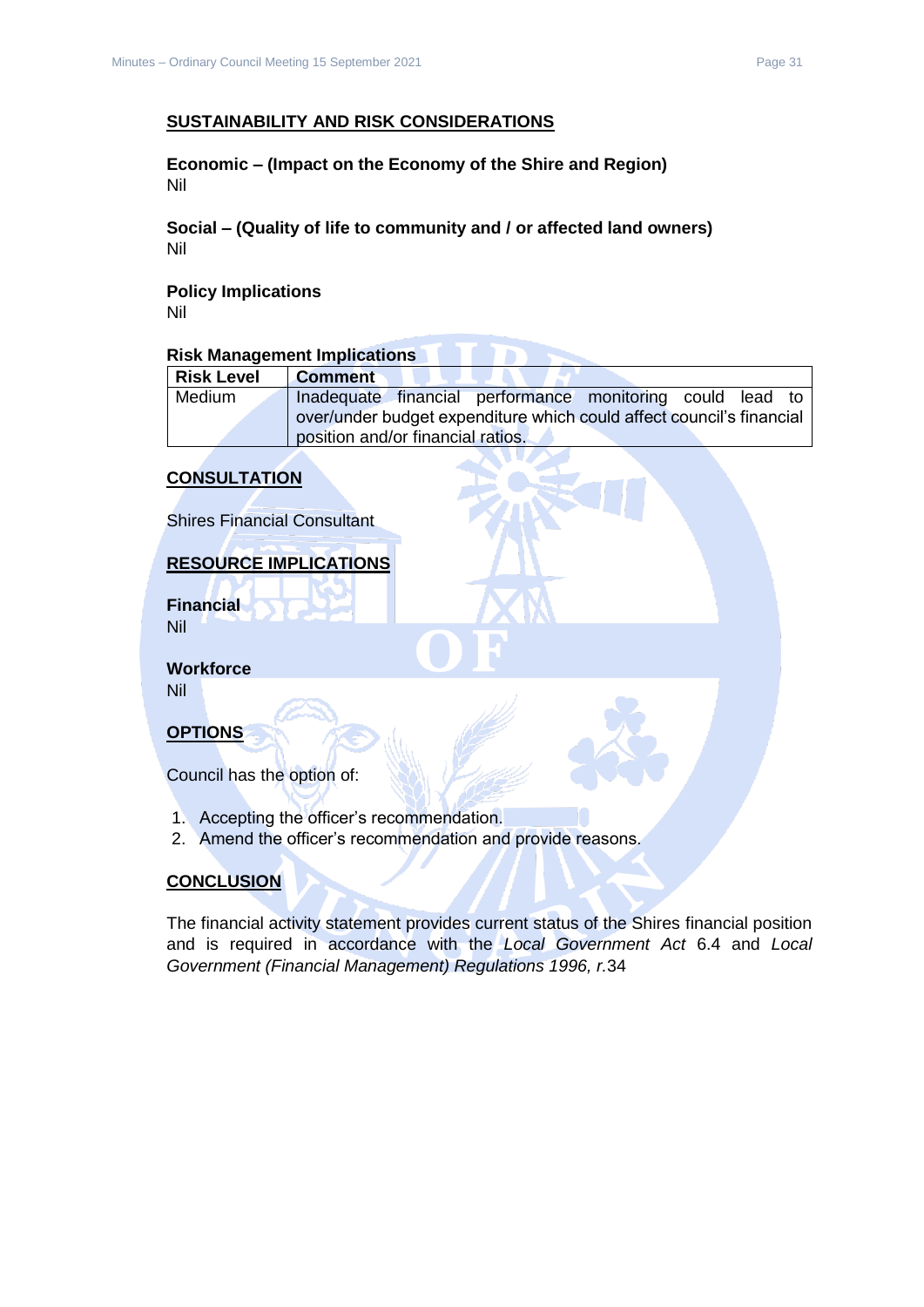#### <span id="page-31-0"></span>**9. DELEGATES REPORTS**

(Elected member who are delegates to other Forums may present a verbal or written report)

- <span id="page-31-1"></span>**9.1 Cr O'Connell** (**APPENDIX 9.1A**)
- **9.2 Cr Coumbe – Attended Museum AGM, will be having a vintage rally labour day weekend, breakfast 10 Oct at Rec Centre not Museum, attended DOAC meeting apps used by DFES Fire Mapper, Whatsapp, Corporate farmer should have 600L per harvester in the paddock and 30m hose, 200lt water onboard each chaser bins being a recommendation to FESA.**
- **9.3 Cr Lee Attended Museum AGM**

# <span id="page-31-2"></span>**10. NEW BUSINESS OF AN URGENT NATURE**

(New business of an urgent nature approved by the Presiding Member)

| <b>COUNCIL RESOLUTION 6756:</b> |                    |                        |
|---------------------------------|--------------------|------------------------|
| That Council consider item 10.1 |                    |                        |
| Moved:                          | <b>Cr K Dayman</b> |                        |
| Seconded:                       | <b>Cr G Coumbe</b> | <b>Simple Majority</b> |
|                                 |                    | <b>CARRIED 6/0</b>     |

<span id="page-31-3"></span>

| 10.1 PROPOSED DISPOSAL OF ASSETS - UNIT A & B LOT 48 FIRST AVENUE |                                       |  |
|-------------------------------------------------------------------|---------------------------------------|--|
| <b>File Ref:</b>                                                  | A1121                                 |  |
| <b>Previous Item Ref:</b>                                         | Nil                                   |  |
| <b>Applicant:</b>                                                 | Nil                                   |  |
| <b>Author and Title:</b>                                          | Leonard Long, Chief Executive Officer |  |
| <b>Declaration of Interest:</b>                                   | Nil                                   |  |
| <b>Voting Requirements</b>                                        | <b>Absolute Majority</b>              |  |
| <b>Appendix Number:</b>                                           | Appendix 10.1A - Offer to purchase    |  |

**COUNCIL RESOLUTION 6757:**

**That Council Resolves to:**

- **1. Determine the value of unit A and unit B on Lot 48 First Avenue, Nungarin to be less than \$20,000 due to the lack of interest following the Expression of Interest calling for purchaser's in November 2020.**
- **2. Accept the offer of \$1,000 per unit to purchase A and unit B on Lot 48 First Avenue, Nungarin in accordance with the** *Local Government Act 1995* **and**  *Local Government (Functions and General) Regulations 1996* **requirements, from Tina Vernon - Mount Jackson Station subject to:**
	- **a. The purchaser acknowledging in writing that both unit A and unit B contain asbestos.**
	- **b. The units being removed without any damage to the asbestos sheeting walls**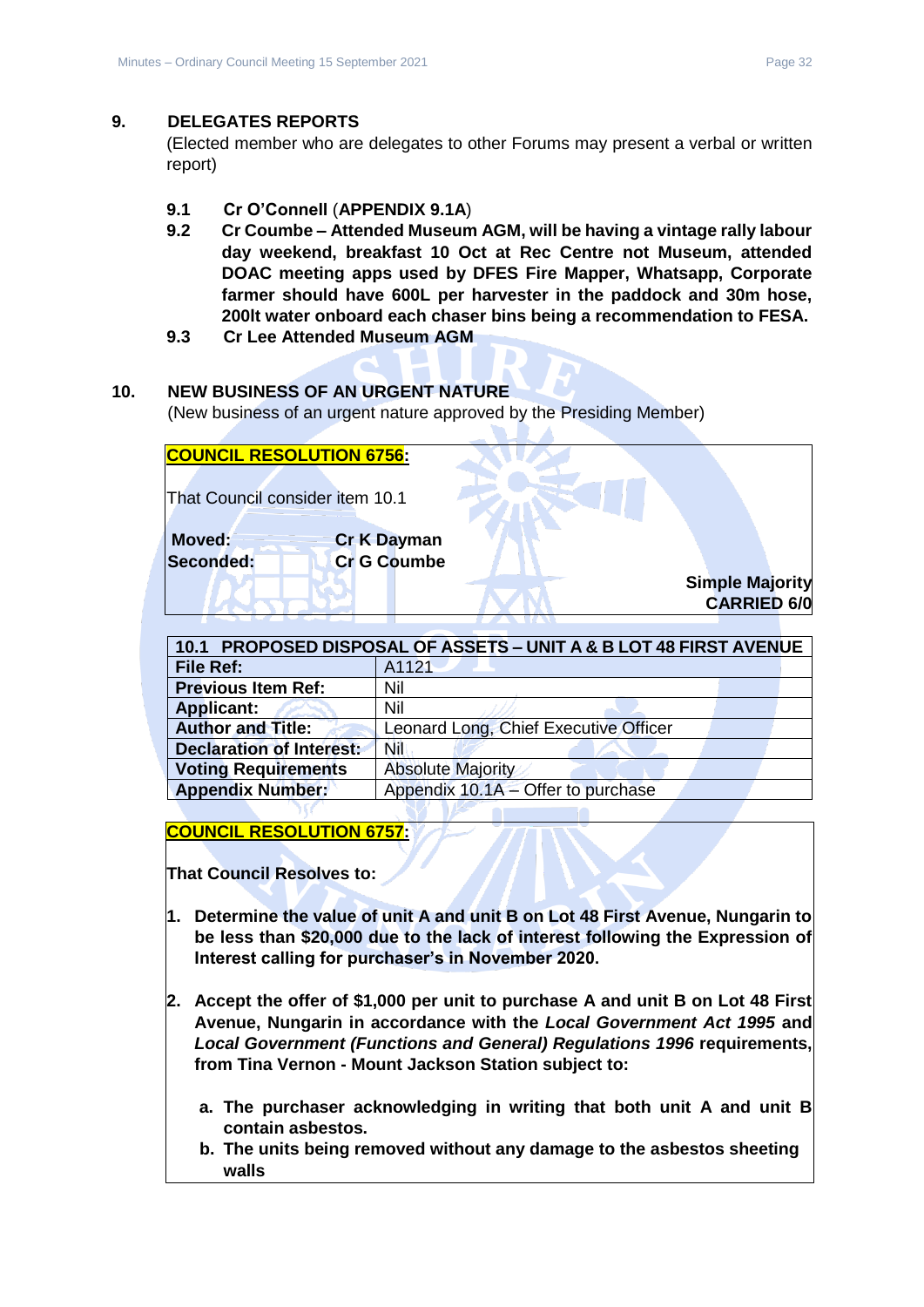# **c. Units are sold "as is". d. Units are to be removed from Lot 48 First Avenue by 5 January 2022.**

**Moved: Cr R Mizia**

**Seconded: Cr RE O'Connell**

**CARRIED BY ABSOLUTE MAJORITY 6/0**

#### **IN BRIEF**

The Shire has received an offer to purchase the units, Council is requested to consider the offer to purchase.

#### **BACKGROUND**

Council has since 2016 being trying to sell unit A and unit B on Lot 48 First Avenue, Nungarin. The two units are in a state of disrepair and not considered worth the while for Council to invest funds to refurbish the two units. The cost of any refurbishment will be excessive due to both the units containing asbestos.

#### **REPORT DETAIL**

Currently the two units are an eyesore for the town and will continued to deteriorate. The Community Resource Centre has recently begun to incorporate the old Roads Board building in their tours. The two units detract from the aesthetical value of the old building.

Shire officers have discussed the potential of refurbishing the two units but have found this to be cost prohibitive.

The Removal of the two units will contribute positively to the environment.

#### **SHIRE OF NUNGARIN COMMUNITY STRATEGIC PLAN 2023**

| <b>Focus Area</b> | <b>Civic Leadership</b>                                            |
|-------------------|--------------------------------------------------------------------|
| <b>Aspiration</b> | A strong local democracy with an actively engaged community and    |
|                   | effective partnership.                                             |
| <b>Objective</b>  | 16.3 Provide excellent customer service functions to all community |
|                   | members and rate payers.                                           |

# **OTHER STRATEGIC LINKS**

Nil

#### **STATUTORY ENVIRONMENT**

*Local Government Act 1995*

- *3.58. Disposing of property*
	- *(1) In this section —*

*dispose includes to sell, lease, or otherwise dispose of, whether absolutely or not;*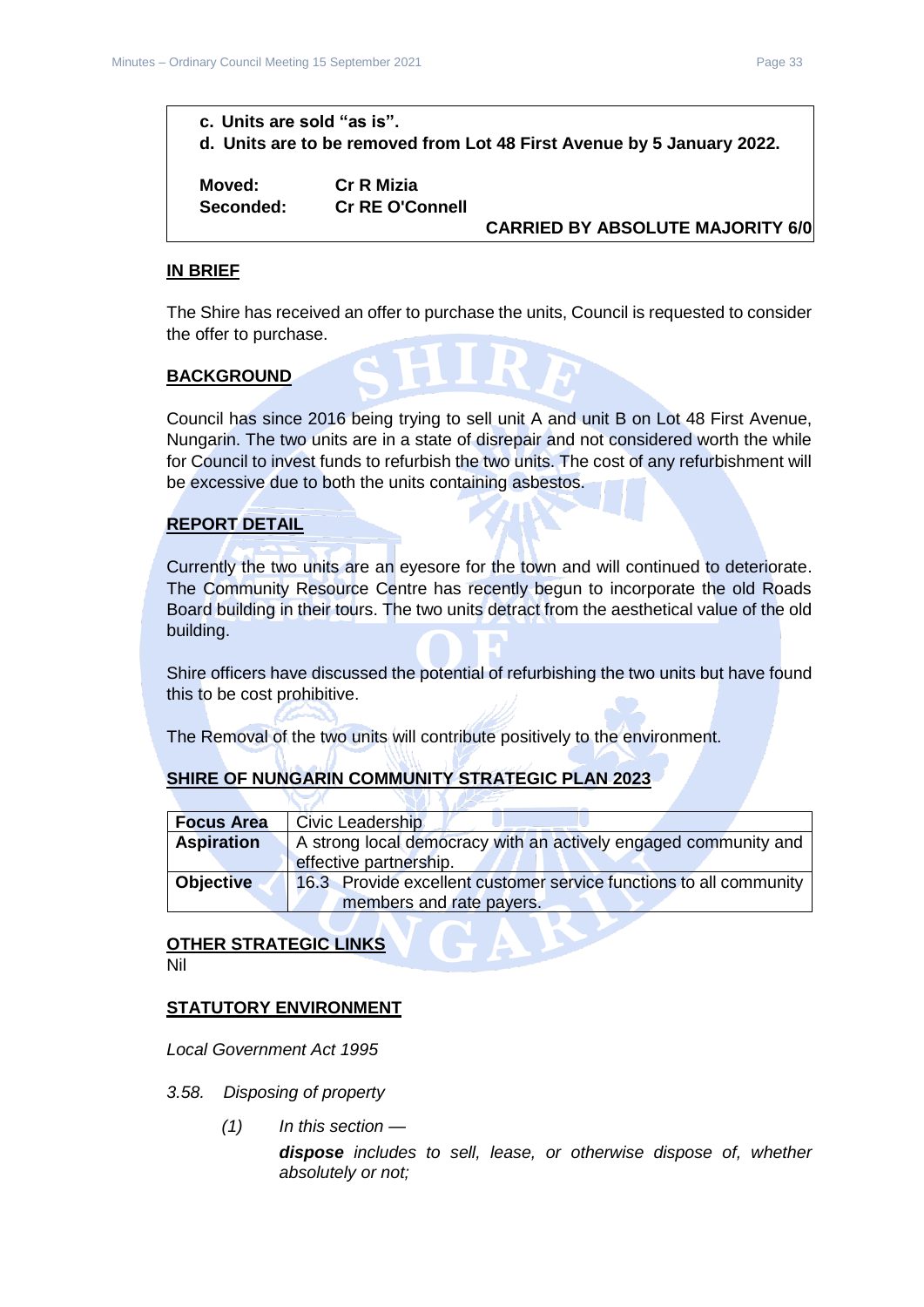*property includes the whole or any part of the interest of a local government in property, but does not include money.*

- *(2) Except as stated in this section, a local government can only dispose of property to —*
	- *(a) the highest bidder at public auction; or*
	- *(b) the person who at public tender called by the local government makes what is, in the opinion of the local government, the most acceptable tender, whether or not it is the highest tender.*
- *(3) A local government can dispose of property other than under subsection (2) if, before agreeing to dispose of the property —*
	- *(a) it gives local public notice of the proposed disposition —*
		- *(i) describing the property concerned; and*
		- *(ii) giving details of the proposed disposition; and*
		- *(iii) inviting submissions to be made to the local government before a date to be specified in the notice, being a date not less than 2 weeks after the notice is first given;*

#### *and*

- *(b) it considers any submissions made to it before the date specified in the notice and, if its decision is made by the council or a committee, the decision and the reasons for it are recorded in the minutes of the meeting at which the decision was made.*
- *(4) The details of a proposed disposition that are required by subsection (3)(a)(ii) include —*
	- *(a) the names of all other parties concerned; and*
	- *(b) the consideration to be received by the local government for the disposition; and*
	- *(c) the market value of the disposition —*
		- *(i) as ascertained by a valuation carried out not more than 6 months before the proposed disposition; or*
			- *(ii) as declared by a resolution of the local government on the basis of a valuation carried out more than 6 months before the proposed disposition that the local government believes to be a true indication of the value at the time of the proposed disposition.*
- *(5) This section does not apply to —*
	- *(a) a disposition of an interest in land under the Land Administration Act 1997 section 189 or 190; or*
	- *(b) a disposition of property in the course of carrying on a trading undertaking as defined in section 3.59; or*
	- *(c) anything that the local government provides to a particular person, for a fee or otherwise, in the performance of a function that it has under any written law; or*
	- *(d) any other disposition that is excluded by regulations from the application of this section.*

*Local Government (Functions and General) Regulations 1996*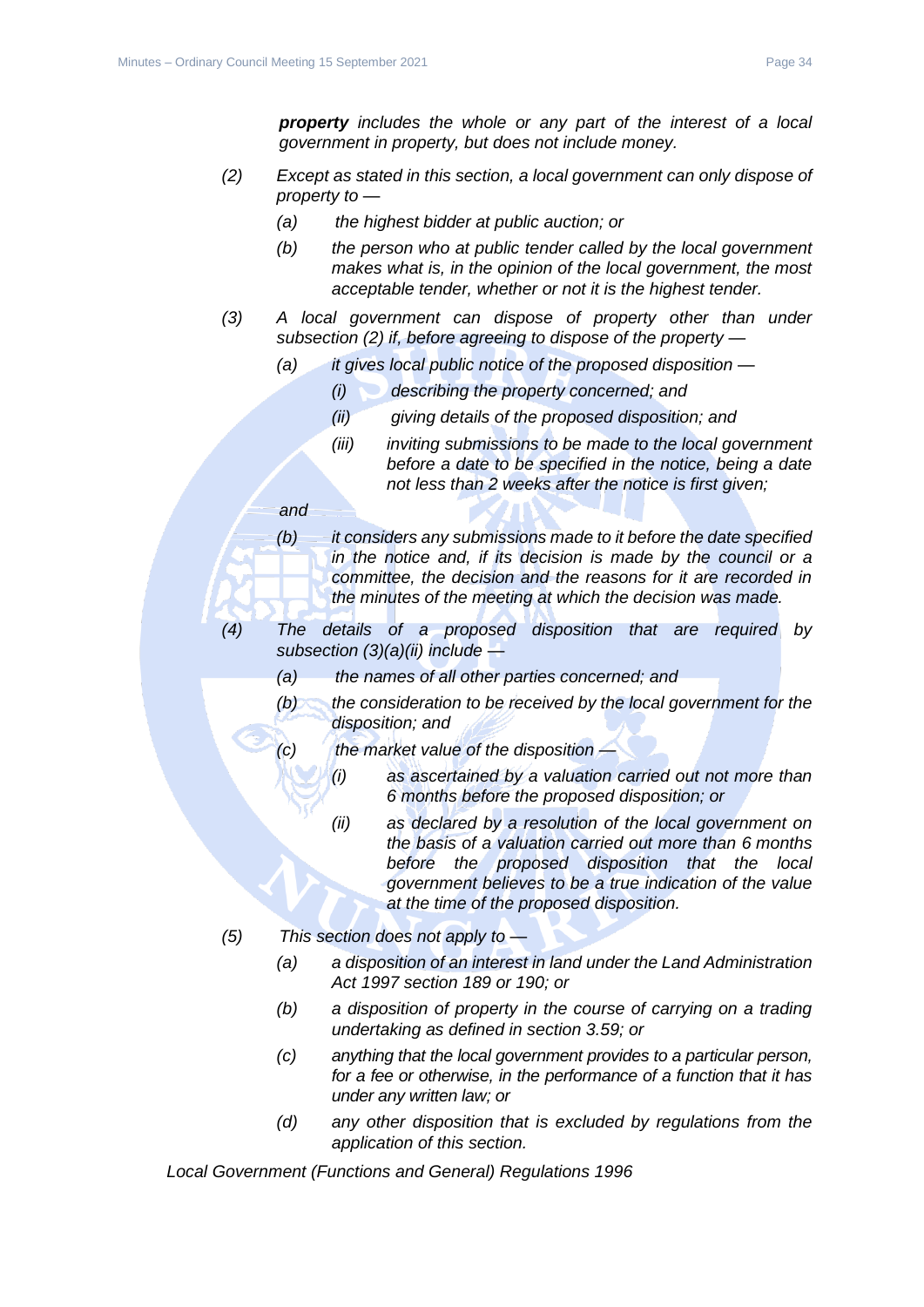- *30. Dispositions of property excluded from Act s. 3.58*
	- *(1) A disposition that is described in this regulation as an exempt disposition is excluded from the application of section 3.58 of the Act.*
	- *(2) A disposition of land is an exempt disposition if —*
		- *(a) the land is disposed of to an owner of adjoining land (in this paragraph called the transferee) and —*
			- *(i) its market value is less than \$5 000; and*
			- *(ii) the local government does not consider that ownership of the land would be of significant benefit to anyone other than the transferee;*
			- *or*

*or*

- *(b) the land is disposed of to a body, whether incorporated or not —*
	- *(i) the objects of which are of a charitable, benevolent, religious, cultural, educational, recreational, sporting or other like nature; and*
	- *(ii) the members of which are not entitled or permitted to receive any pecuniary profit from the body's transactions;*
- *(c) the land is disposed of to —*
	- *(i) the Crown in right of the State or the Commonwealth; or*
	- *(ii) a department, agency, or instrumentality of the Crown in right of the State or the Commonwealth; or*
	- *(iii) another local government or a regional local government; or*
- *(d) it is the leasing of land to an employee of the local government for use as the employee's residence; or*
- *(e) it is the leasing of land for a period of less than 2 years during all or any of which time the lease does not give the lessee the exclusive use of the land; or*
- *(f) it is the leasing of land to a person registered under the Health Practitioner Regulation National Law (Western Australia) in the medical profession to be used for carrying on his or her medical practice; or*
- *(g) it is the leasing of residential property to a person.*
- *(2a) A disposition of property is an exempt disposition if the property is disposed of within 6 months after it has been —*
	- *(a) put out to the highest bidder at public auction, in accordance with section 3.58(2)(a) of the Act, but either no bid is made or any bid made does not reach a reserve price fixed by the local government; or*
	- *(b) the subject of a public tender process called by the local government, in accordance with section 3.58(2)(b) of the Act, but either no tender is received or any tender received is unacceptable; or*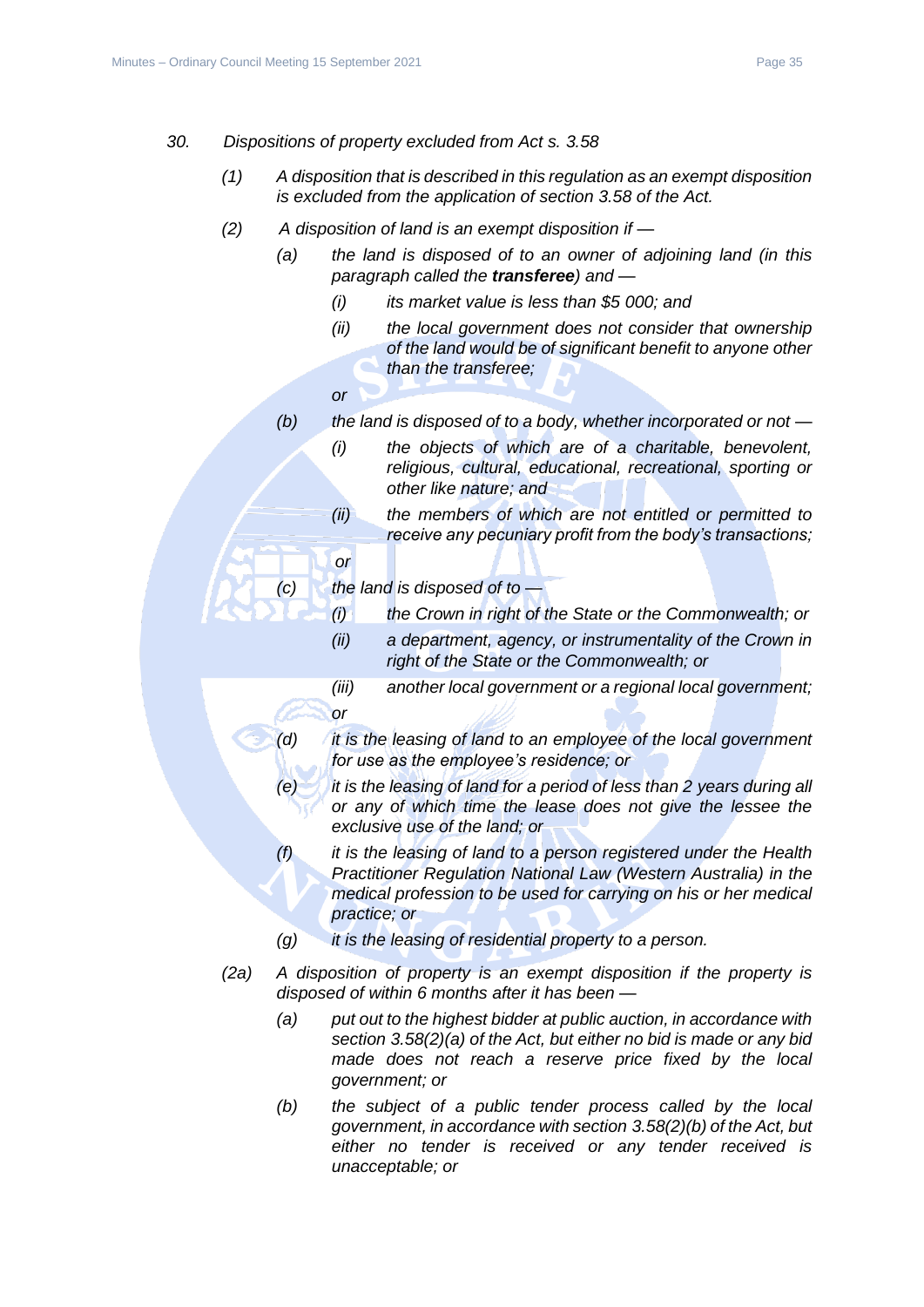- *(i) the names of all other parties concerned; and*
- *(ii) the consideration to be received by the local government for the disposition; and*
- *(iii) the market value of the disposition as ascertained by a valuation carried out not more than 12 months before the proposed disposition.*
- *(2b) Details of a disposition of property under subregulation (2a) must, for a period of 1 year beginning on the day of the initial auction or tender —*
	- *(a) be made available for public inspection; and*
	- *(b) be published on the local government's official website.*
- *(3) A disposition of property other than land is an exempt disposition if —*
	- *(a) its market value is less than \$20 000; or*
	- *(b) the entire consideration received by the local government for the disposition is used to purchase other property, and where the total consideration for the other property is not more, or worth more, than \$75 000.*

# **SUSTAINABILITY AND RISK CONSIDERATIONS**

**Economic – (Impact on the Economy of the Shire and Region)** Nil

**Social – (Quality of life to community and / or affected land owners)** Nil

#### **Policy Implications** Nil

#### **Risk Management Implications**

| <b>Risk Level</b> | <b>Comment</b>                                                              |
|-------------------|-----------------------------------------------------------------------------|
| High              | The units both contain asbestos, should they continue to deteriorate        |
|                   | they would need to be removed before becoming a potential health<br>hazard. |

#### **CONSULTATION**

**WALGA** 

# **RESOURCE IMPLICATIONS**

#### **Financial**

The income of \$2,000 from the sale of the units will offset the expenditure to have the power and water disconnected. It is estimated the disconnection cost will be \$1,400.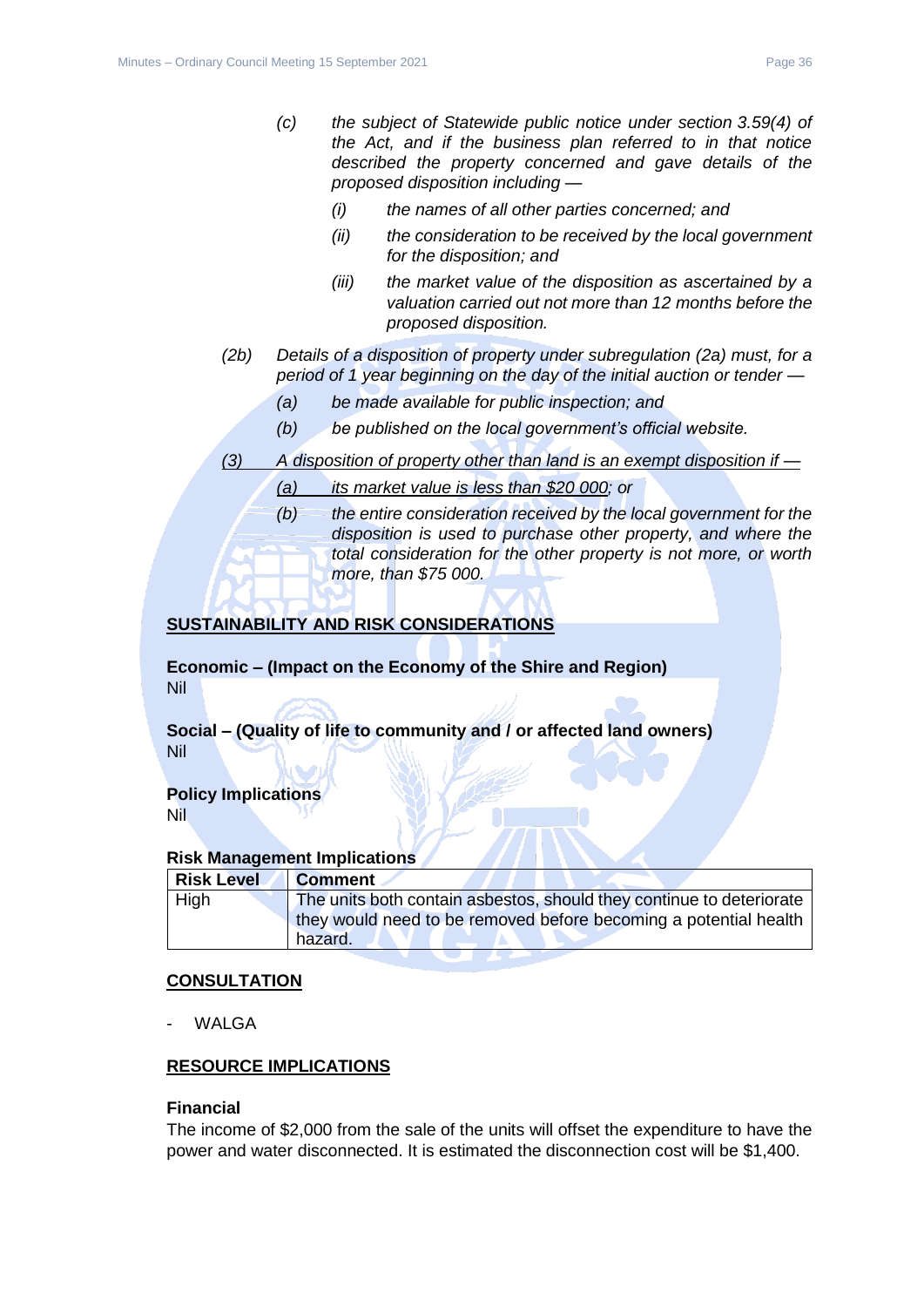# **Workforce**

Nil

# **CONCLUSION**

It is inevitable that the units will continue to deteriorate and ultimately need to be removed from the lot. The sale of the units will enable Council to tidy the vacant property which could be developed or sold in the future.

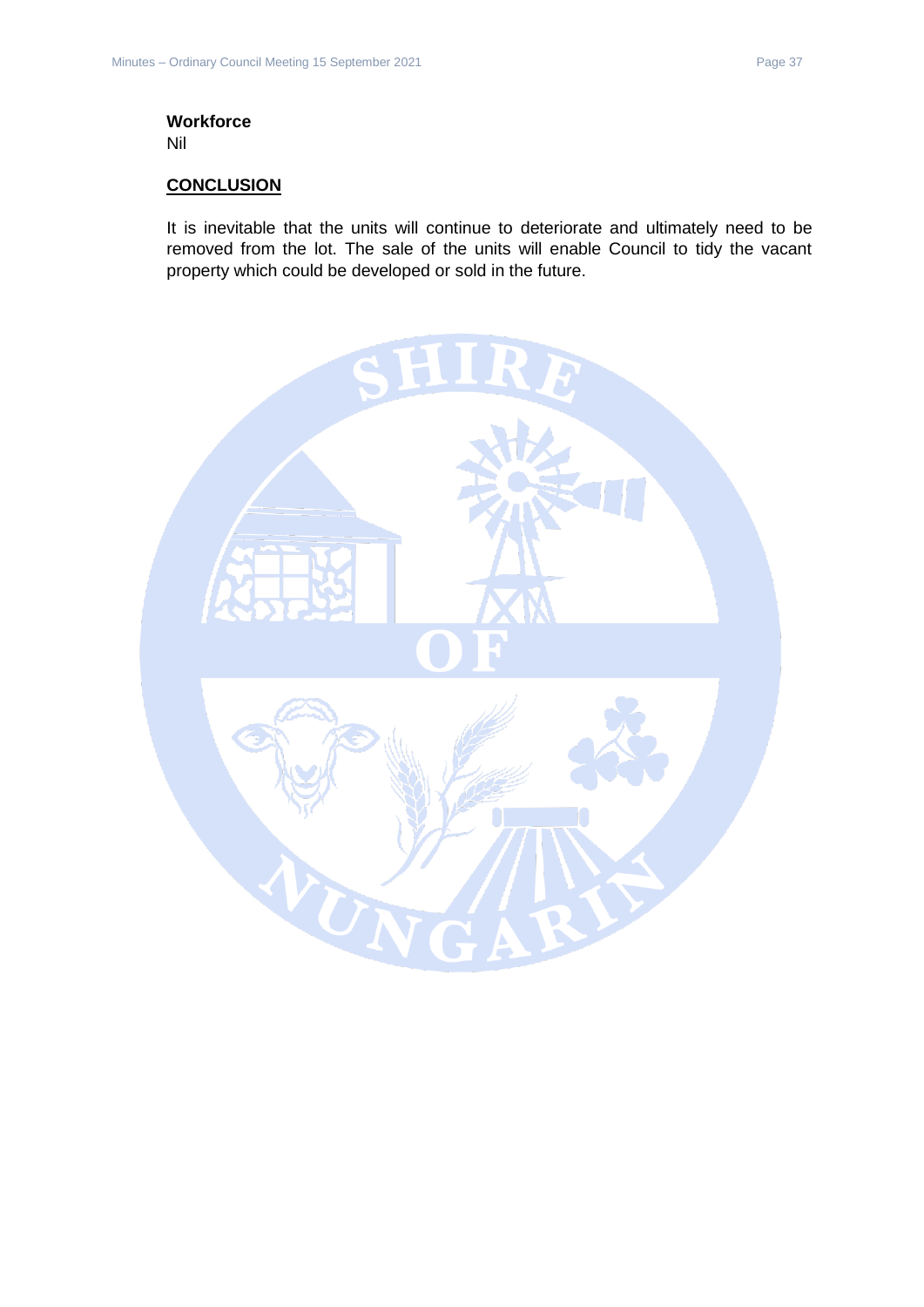# **Cameron Large left the Chamber at 4:51pm Cameron Large returned to the Chamber at 4:53pm**

#### **COUNCIL RESOLUTION 6758:**

That Council consider item 10.2

| Moved:    | <b>Cr RE O'Connell</b> |
|-----------|------------------------|
| Seconded: | <b>Cr G Coumbe</b>     |

**CARRIED 6/0**

<span id="page-37-0"></span>

| 10.2 WALGA ANNUAL GENERAL MEETING - AGENDA |                        |  |
|--------------------------------------------|------------------------|--|
| File Ref:                                  | A1121                  |  |
| <b>Previous Item Ref:</b>                  | Nil                    |  |
| <b>Applicant:</b>                          | Nil                    |  |
| <b>Author and Title:</b>                   |                        |  |
| <b>Declaration of Interest:</b>            | Nil                    |  |
| <b>Voting Requirements</b>                 | <b>Simple Majority</b> |  |
| <b>Appendix Number:</b>                    | Nil                    |  |

# **COUNCIL RESOLUTION 6759:**

**That Council Resolves to:**

**1. Authorise the voting delegates and their proxy to vote as follows on the agenda items contained in the WALGA Annual General Meeting Agenda:**

- **a. Item 3.1 Amendments to WALGA's Constitution – Supported**
- **b. Item 3.2 Cost of Regional Development – Supported**
- **c. Item 3.3 CSRFF Funding Pool and Contribution Ratio – Supported**
	- **d. Item 3.4 Regional Telecommunications Project – Supported**
	- **e. Item 3.5 Review of the Environmental Regulations for Mining – Supported**
- **2. Authorise the voting delegates and their proxy to decide on any of the items listed in (1.) above should any amendments be proposed at the meeting.**

**Moved: Cr RE O'Connell Seconded: Cr G Coumbe**

**CARRIED 6/0**